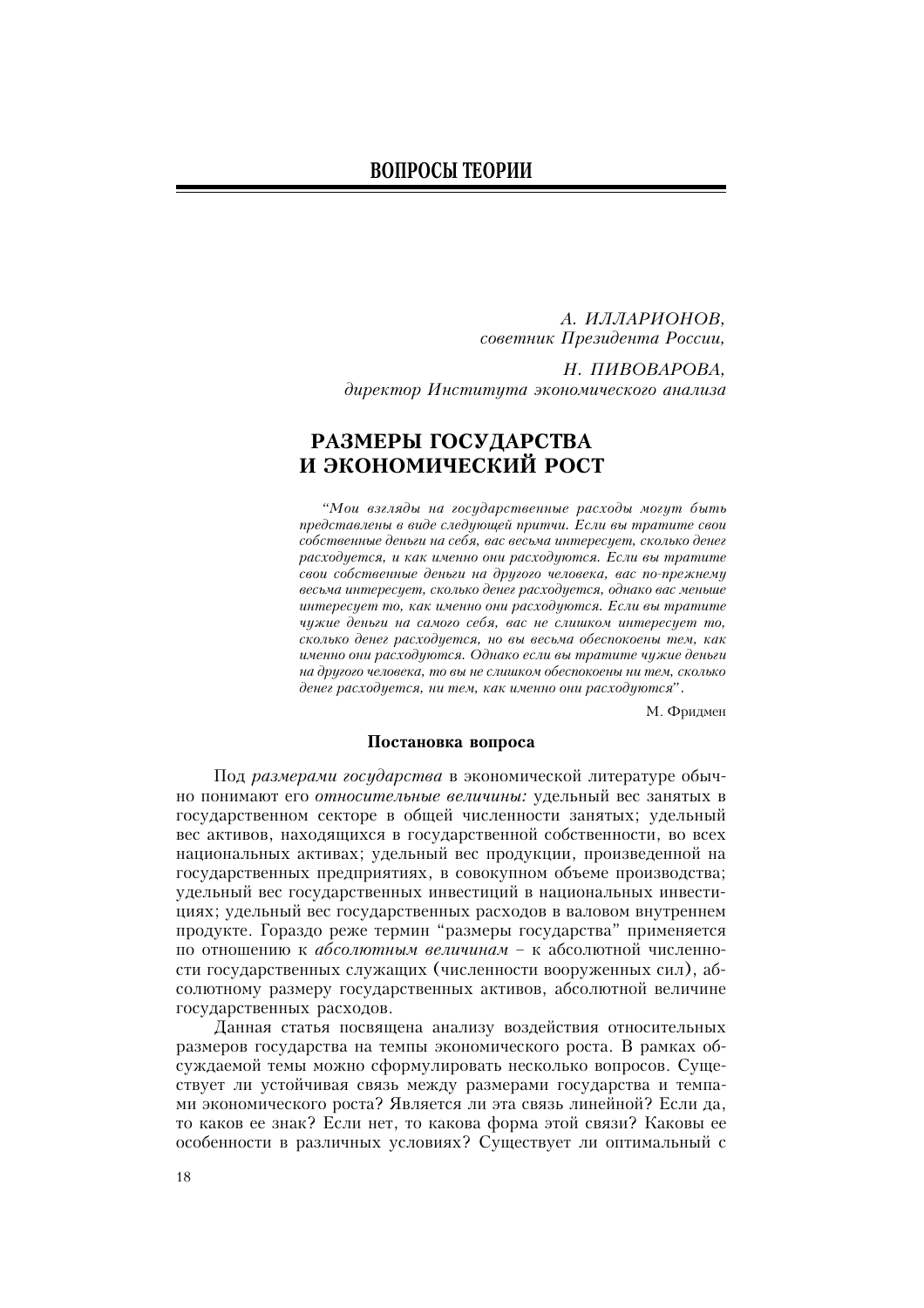точки зрения максимизации темпов экономического роста размер государства? Если да, то какова его величина? Какие рекомендации для органов государственной власти относительно желаемых (оптимальных) размеров государства можно сформулировать?

Анализу отрицательной связи между размерами государства и экономическим ростом посвящена обширная литература<sup>1</sup>. В ряде

<sup>&</sup>lt;sup>1</sup> Болонья К. Итоги 90-х годов: примирение, стабильность и экономический рост. В кн.: Пути экономического роста. Международный опыт. М.: Деловой экспресс, 2001; Ведер Р. Двенадцать мер государственной политики в интересах экономического роста. В кн.: Пути экономического роста. Международный опыт; Гортни Дж. Создание необходимой среды для обеспечения максимальных темпов устойчивого экономического роста. В кн.: Пути экономического роста. Международный опыт; Строуп Р., Гвартни Дж. Азбука экономики. М.: Институт национальной модели экоíîìèêè, 1996; Alesina A. The Political Economy of High and Low Growth. Paper prepared for the Annual World Bank Conference on Development Economics, Washington, DC, 1997; Barro R., Lee J.-W. Losers and Winners in Economic Growth. - NBER Working Paper, April 1993, No 4341; Beach W. Why Taxes Affect Economic Growth. - Heritage Lectures, 1998, September 10, No 624; Begg D., Wyplosz Ch. How Big a Government? Paper presented at the 5<sup>th</sup> Dubrovnik Conference on Transition Economies, September 1999; Chu K., Schwartz G. Output Decline and Government Expenditures in European Transition Economies. IMF Working Paper, June 1994, No 68; Commander S., Hamid D., Lee U.J. The Causes and Consequences of Government for Growth and Well-being. The World Bank background paper for the World Development Report, 1997, April 3; Engen E.M., Skinner J. Fiscal Policy and Economic Growth. NBER Working Paper, December 1992, No 4223; Freedom, Democracy and Economic Welfare. Ed. by M. Walker. Vancouver, The Fraser Institute, 1988; Grier K.B., Tullock G. An Empirical Analysis of Cross-National Economic Growth, 1951-80. - Journal of Monetary Economics, 1989, v. 24; Grossman Ph.J. Government and Economic Growth: A Non-Linear Relationship. Public Choice, 1988, v. 56; Gwartney J.D., Lawson R., Block W. Economic Freedom of the World. 1975-1995. The Fraser Institute, 1996; Gwartney J.D., Lawson R. Economic Freedom of the World. Vancouver, The Fraser Institute, 1997; Gwartney J.D., Lawson R. Economic Freedom of the World. 1998 / 1999 Interim Report. Vancouver, The Fraser Institute, 1998; Gwartney J.D., Lawson R., Samida D. Economic Freedom of the World. 2000 Annual Report. Vancouver, The Fraser Institute, 2000; Gwartney J.D., Lawson R., Edwards C., Park W., de Rugy V., Wagh S. Economic Freedom of the World. 2002 Annual Report. Vancouver, The Fraser Institute, 2002; Gwartney J.D., Stroup R.L. What Everyone Should Know about Economics and Prosperity. The Fraser Institute, 1993; Gwartney J., Holcombe R., Lawson R. The Scope of Government and the Wealth of Nations. The Cato Journal, Fall 1998, v. 18, No 2; Higgs R. Eighteen Problematic Propositions in the Analysis of the Growth of Government. The Review of Austrian Economics, 1991, v. 5, No 1; Index of Economic Freedom. Washington, The Heritage Foundation, Annual Reports, 1995–2002; Kosterna U. A Comparative Analysis of Fiscal Policy in Selected Central European Countries. In: Fiscal Policy in Transition. CEPR, London, 1997; Landau D. Government Expenditure and Economic Growth. A Cross-Country Study. - Southern Economic Journal, 1983, v. 49, No 3, January; Landau D. Government and Economic Growth in the Less Developed Countries. An Empirical Study for 1960–1980. – Economic Development and Cultural Change, 1986, v. 35, No 1, October; Marsden K. Links between Taxes and Economic Growth. Some Empirical Evidence. World Bank Staff Working Papers, 1983, No 605; Masson P., Michael M. Long-Term Tendencies in Budget Deficits and Debt. IMF Working Paper, 1995, No 128, December; Peden Ed., Bradley M. Government Size, Productivity and Economic Growth: The Post-War Experience. Public Choice, 1989, v. 61; Rothbard M. Power and Market. Government and the Economy, Institute for Human Studies. Mission, Kansas, 1970; Tanzi V. Fiscal Policy and the Economic Restructuring of Economies in Transition. IMF Working Paper, 1993, No 22, March; Tanzi V., Schuknecht L. Reforming Government in Industrial Countries. Finance and Development, 1996, September; Tanzi V., Tsibouris G. Fiscal Reform over Ten Years of Transition. Paper presented at the 5<sup>th</sup> Dubrovnik Conference on Transition Economies, 1999, June 23–25; Tanzi V., Schuknecht L. Public Spending in the 20<sup>th</sup> Century. A Global Perspective.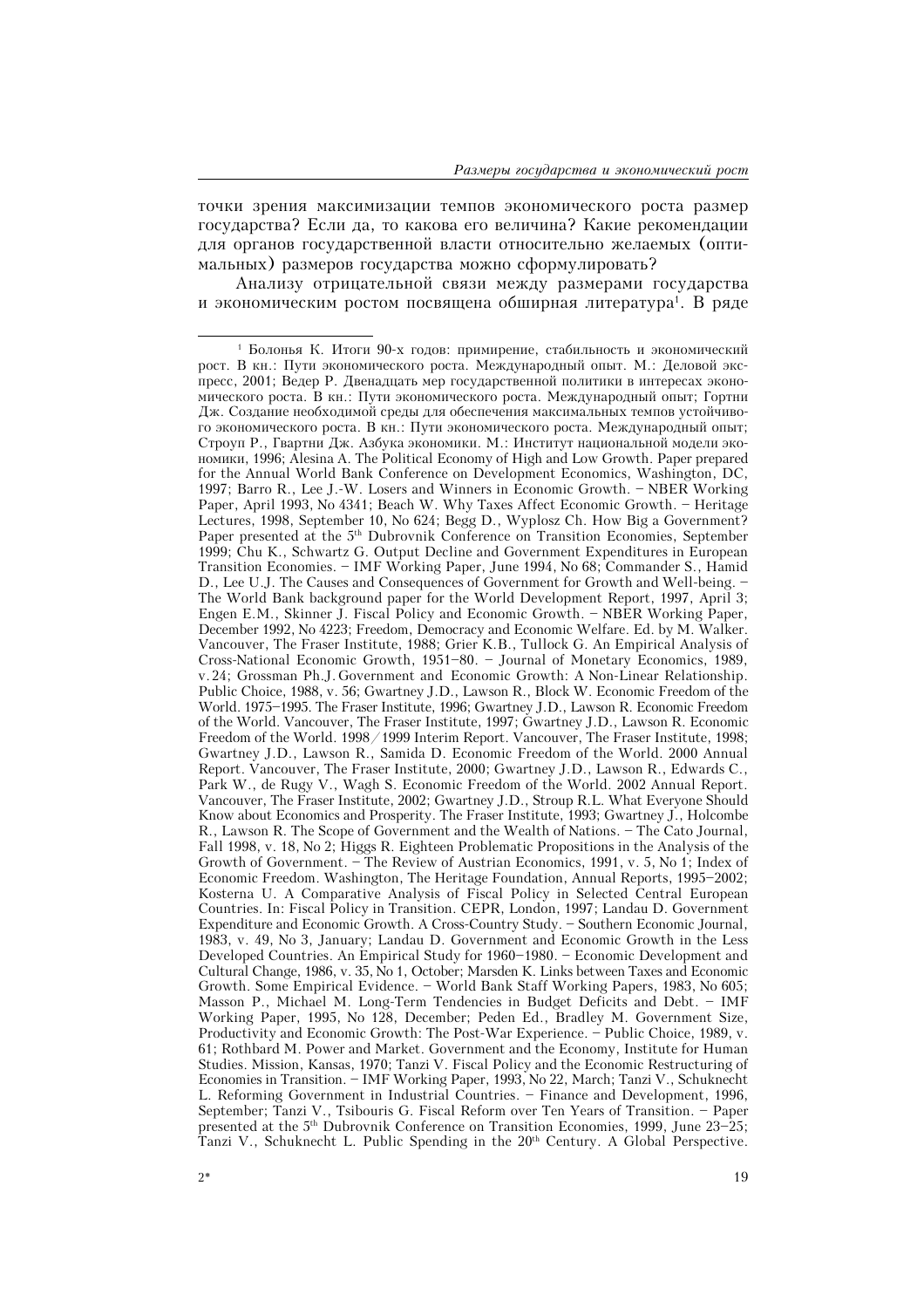работ были предложены оценки оптимальных размеров государства и высказаны предложения по сокращению его фактических размеров<sup>2</sup>. Некоторые исследователи устойчивость отрицательной связи между размерами государства и темпами экономического роста считают недостаточной<sup>з</sup>.

Отрицательный характер зависимости темпов экономического роста от размеров государства для стран среднего уровня развития в целом и для России в частности неоднократно отмечался авторами данной статьи<sup>4</sup>. В российской экономической дискуссии такая пози-

3 Gerson Ph. The Impact of Fiscal Policy Variables on Output Growth. IMF Working Paper, 1998, No 1, January; Fisher S., Sahay R., Vegh C.A. From Transition to Market. Evidence and Growth Prospects. IMF Working Paper, 1998, No 52, April; Roll R., Talbott J. Why Many Developing Countries Just Aren't; Sala-I-Martin X. 15 Years of New Growth Economics: What Have We Learnt? Columbia University, Discussion Paper, 2002, No 0102-47, April.

 $4$ Илларионов А. Только здоровая экономика обеспечит людям достойную жизнь. Финансовые известия, 1995, 16 ноября; Модели экономического развития и Россия. -Вопросы экономики, 1996, № 7; Непомерные расходы государства блокируют экономический рост. – Финансовые известия, 1996, 22 августа; Бремя государства. – Вопросы экономики, 1996, № 9; Размеры государства в России вдвое больше, чем может вынести отечественная экономика. - Известия, 1996, 15 ноября; Эффективность бюджетной политики в России в 1994–1997 годах. – Вопросы экономики, 1998, № 2; Секрет китайского экономического "чуда". – Вопросы экономики, 1998, № 4; Мифы и уроки августовского кризиса. - Вопросы экономики, 1999, № 9-10; Как Россия потеряла XX столетие. - Вопросы экономики, 2000,  $\mathcal N$ е 1; Как заработать 100 триллионов долларов. - Эксперт, 2000, № 8, 28 февраля; Экономическая свобода и благосостояние народов. – Вопросы экономики, 2000, № 4; Пивоварова Н. Роль государства в макроэкономическом развитии. М.: ГУ-ВШЭ, 1996; Бюллетени ИЭА по проблемам экономической и социальной политики: Государственный бюджет и экономический рост, 1996, 17 сентября; Государственные расходы и экономический рост, 1996, 14 ноября; Каким быть государственному бюджету? 1997, 6 октября; Как обеспечить экономический рост? 1998, 25 февраля; Тайна китайского экономического чуда, 1998, 25 марта; Критерии экономической безопасности. Вып. 1 и 2, 1998, 22 и 29 мая; Экономическая свобода в мире. Годовой доклад - 2000, 2000, 11 января.

Cambridge University Press, 2000; Unproductive Public Expenditures. A Pragmatic Approach to Policy Analysis. IMF, Washington, 1995; Vedder R. Economic Impact of Government Spending: A 50-State Analysis. - NCPA Policy Report, April 1993, No 178, Dallas, Texas; Wildavsky A. How to Limit Government Spending. University of California Press, 1980; Wolf Ch. Markets or Governments. Choosing between Imperfect Alternatives. Cambridge, Mass, The MIT Press, 1993.

 $2$ Ран Р. Оптимальный размер государства. Каков он? - Белорусская газета, 1998, 17 àâãóñòà; The Budget, Taxation and Economic Growth. US Congress, Growth and Prosperity Series, 1999, v. 2, October; Chao J.C.P., Grubel H. Optimal Levels of Spending and Taxation in Canada. In: How to Use the Fiscal Surplus. What Is the Optimal Size of Government? Ed. by H. Grubel. Vancouver, The Fraser Institute, 1998; Economic Growth and the Future Prospects of the US Economy. - US Congress, Growth and Prosperity Series, 1999, v. 1, October; Gupta S., Leruth L, de Mello L., Chakravarti Sh. Transition Economies: How Appropriate Is the Size and Scope of Government? IMF Working Paper, 2001, No 55, May; Mitchell D. Reducing the Size and Scope of Government. In: The Supply-Side Revolution: 20 Years Later. US Congress, March 2000; Scully G.W. What Is the Optimal Size of Government in the United States? – NCPA Policy Report 1994, No 188, November; Scully G.W. Measuring the Burden of High Taxes. - NCPA Policy Report 1998, No 215, July; Scully G.W. Economic Freedom, Government Policy and the Trade-Off between Equity and Economic Growth. Manuscri pt, 1999; Smith D.B. Public Rags or Private Riches? High Public Spending Makes Us Poor. London, Politeia, 2001; Tanzi V., Schuknecht L. Can Small Governments Secure Economic and Social Well-Being? In: How to Use the Fiscal Surplus. What is the Optimal Size of Government? Ed. by H. Grubel. Vancouver, The Fraser Institute, 1998.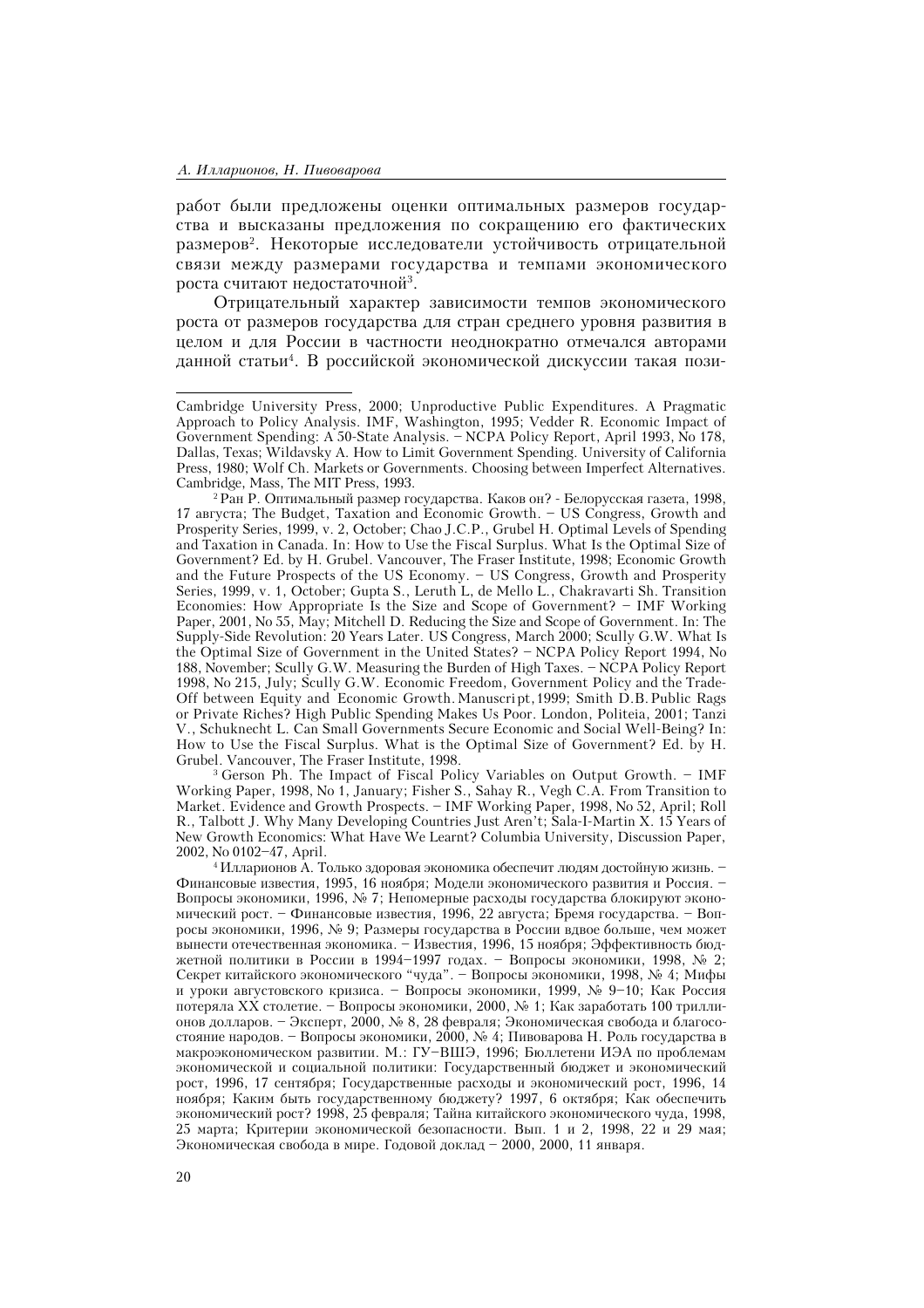ция до недавнего времени воспринималась достаточно критически, в том числе исследователями, относящимися к разным политическим течениям и экономическим школам<sup>5</sup>. В последнее время появились работы, авторы которых высказываются в пользу по крайней мере нежелательности дальнейшего увеличения нынешних размеров государственной нагрузки в России<sup>6</sup>.

 $5$  Абалкин Л. Логика экономического роста. М.: Институт экономики РАН, 2002; Бельчук А., Фридман Л. Либеральный фундаментализм. - Независимая газета, 2000, 13 мая; Валентинов Б. Оболгали мечту. - Советская Россия, 2001, 8 декабря; Гавриленков Е. Российская экономика: перспективы макроэкономической политики. -Вопросы экономики, 2000, № 4; Гавриленков Е. Качество и количество. - Эксперт, 2002, № 21, 3 июня; Гайдар Е. Либерализация и стабилизация - пять лет спустя. -Научные труды ИЭПП, 1997, № 4Р, с. 8-11; Глазьев С. Экономика с Грефом поподам. – Трибуна, 2000, 7 июня; Глазьев С. Некоторые высокопоставленные деятели ведут себя подобно легкомысленной моднице, готовой раздеться догола. - OPEC.RU, 2001, 25 июля; Горегляд В. Бюджетная система и экономический потенциал страны. - Вопросы экономики, 2002, № 4; Гринберг Р. Десять лет системной трансформации. -Независимая газета, 1999, 22 декабря; Гринберг Р. Прагматики с Востока. - Эксперт, 2000, № 6, 14 февраля; Гринберг Р. Десять лет системных рыночных преобразований в странах Центральной и Восточной Европы и в России: итоги и уроки. В кн.: Российская экономика: опыт трансформации 1990-х годов и перспективы развития. М., 2000; Гурвич Е.Т. Государственная политика стимулирования экономического роста. В кн.: Инструменты макроэкономической политики для России. М.: ТЕИС, 2001; Дейкин А. О выгоде достоинства. - Время МН, 2001, 14 ноября; Дубинин С. Мы своими руками делаем из рублей фантики... - Новое время, 2002, № 32, 11 августа; Ершов М. О стереотипах в экономической политике. - Вопросы экономики, 2001, № 12; Ивантер А. Волна набегает. – Эксперт, 2001, № 13, 2 апреля; Клепач А., Смирнов С., Пухов С., Ибрагимова Д. Экономический рост России: амбиции и реальные перспективы. - Вопросы экономики, 2002, № 8; Ковалишин Е. Издержки профицита.  $\overline{\phantom{a}}$ Э́ксперт, 2002, № 30, 19 августа; Мау В. Либерализм всерьез и надолго.  $\overline{\phantom{a}}$ Эксперт, 2000, № 11, 20 марта; Мельянцев В., Фридман Л. О корректности международных сопоставлений. - Независимая газета, 1997, 10 ноября; Некипелов А. Обманчивое выздоровление. - Эксперт, 1999, № 30, 16 августа; Меньшиков С. Взгляд на реформы и регулирование экономики. - Вопросы экономики, 1997, № 6; Паралич воли. - Эксперт, 2002, № 30, 19 августа; Плышевский Б. О статистическом обосновании политики либерализации. - Вопросы статистики, 1999, № 12; Попов В. "Хорошая" политика плохие результаты. О причинах различий в глубине трансформационного спада. В кн.: Финансовая неустойчивость и долгосрочные перспективы рыночных преобразований в России. М., 1999; Попов В. Шокотерапия против градуализма: десять лет спустя. -Эксперт, 2000, № 31, 28 августа; Рогов С. Государство и рынок по-американски. -Независимая газета, 2000, 8 февраля; Улюкаев А. Либерализм и социализм. – Открытая политика, 1999, № 7-8; Улюкаев А. К вопросу о монистическом взгляде на экономическую свободу. - Эксперт, 2000, № 15, 17 апреля; Фридман Л., Видясов М., Мельянцев В. Государственные расходы и экономический рост. - Мировая экономика и международные отношения, 1999, № 10 и 11; Хандруев А. Дефолта могло не быть. -Версты, 2001, 16 августа; Черковец О. Доигрались. - Советская Россия, 1998, 22 сентября; Якобсон Л. Айсберг на пути к Португалии. – Финансовые известия, 2002, 2 июля.

 $6$ Гавриленков Е. Главная угроза российской экономике - медленные и непоследовательные реформы. - Известия, 2002, 1 августа; Гайдар Е. Тактика реформ и уровень государственной нагрузки на экономику. – Вопросы экономики, 1998, № 4; Мау В. Посткоммунистическая Россия в постиндустриальном мире: проблемы догоняющего развития. - Вопросы экономики, 2002, № 7; Устинов А.В. Влияние структурных реформ на бюджет Российской Федерации в долгосрочной перспективе. В кн.: Инструменты макроэкономической политики для России. М.: ТЕИС, 2001; Шарипова Е. Эффективность государственных расходов в России. Специальный доклад 4. Обзор экономики России, 2001; Ясин Е. Функции государства в рыночной экономике. - Вопросы экономики, 1997, № 6; Ясин Е. Поражение или отступление? (российские реформы и финансовый кризис). - Вопросы экономики, 1999, № 2.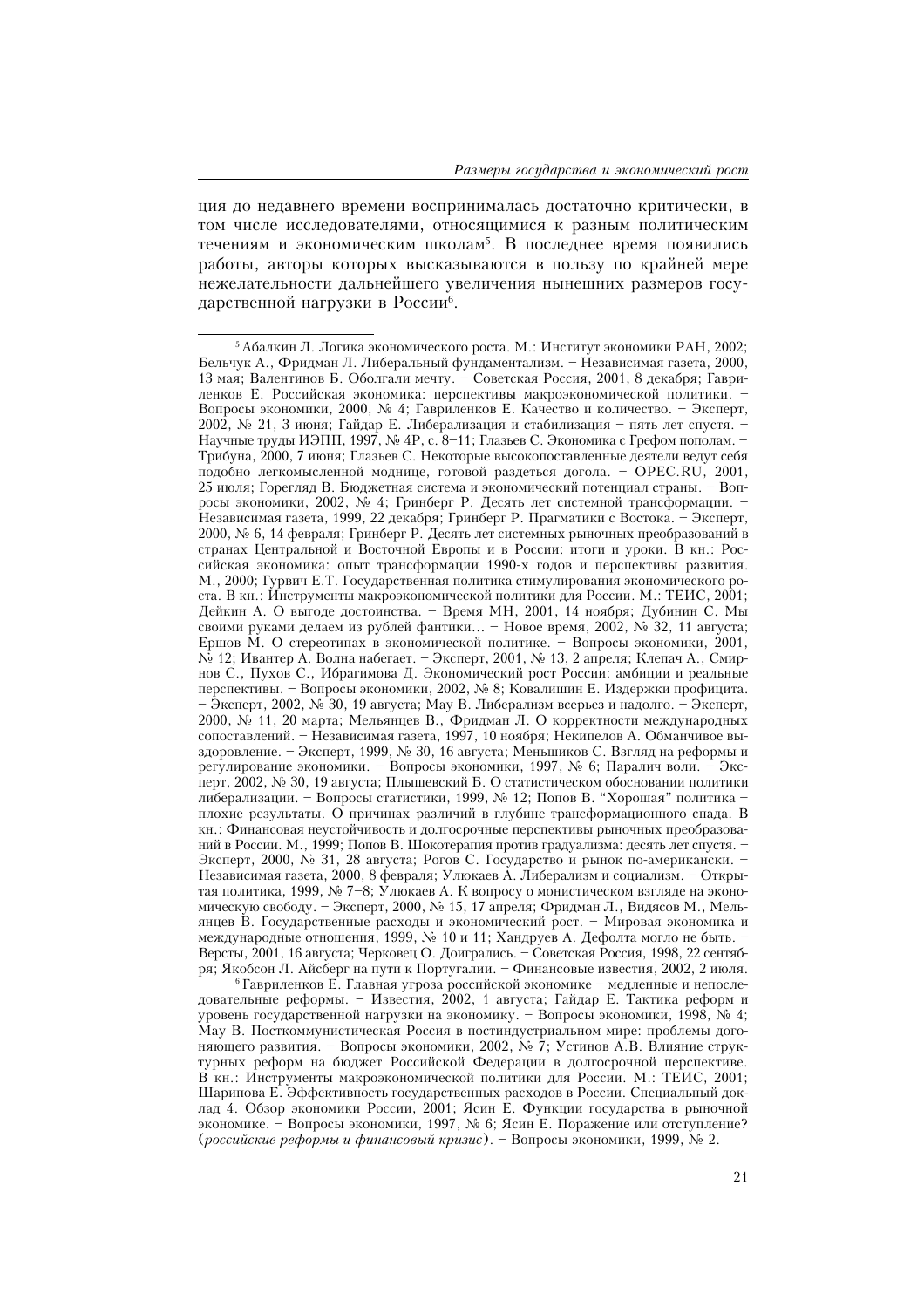#### А. Илларионов, Н. Пивоварова

Для проведения эмпирического анализа прежде всего необходимо было определиться с выбором показателя относительных размеров государства. Показатель удельного веса государственного потребления в ВВП<sup>7</sup>, часто используемый в литературе, обладает несомненными достоинствами с точки зрения международной сопоставимости, поскольку рассчитывается в рамках системы национальных счетов для подавляющего большинства современных государств. Однако он представляет собой лишь часть государственных расходов. Масштабы деятельности современного государства более полно (хотя и не исчерпывающе) отражаются совокупным перераспределением финансовых ресурсов через государственный бюджет. Поэтому в качестве показателя относительных размеров государства в данной статье избран удельный вес государственных расходов в ВВП. Государственные расходы определены на уровне расширенного правительства. Следовательно, они учитывают расходы всей бюджетной системы страны, осуществляемые как центральным правительством, так и региональными и местными властями, а также внебюджетными фондами.

Соответствующие расчеты проведены в Институте экономического анализа на базе материалов МВФ<sup>8</sup>, а также национальной статистики ряда стран. Основная часть расчетов была выполнена в 1996 г. и 1998-1999 гг. В 2002 г. обновлена статистическая база исследования, проведены дополнительные расчеты, уточнены критерии формирования страновых группировок и формулировки обнаруженных ранее зависимостей.

### Модель размеров государства

Наиболее устойчивые статистические закономерности отрицательной зависимости темпов экономического роста от размеров государства, известные в литературе, получены на примере стран ОЭСР<sup>9</sup>. В данной статье эта закономерность воспроизведена для стран ОЭСР в 1960–2000 гг.<sup>10</sup> (см. рис. 1). Тем наблюдениям, которые характеризуются меньшим удельным весом государственных расходов в ВВП, присущи, как правило, более высокие темпы экономического роста. И, наоборот, наблюдения с более высокими размерами государства ас-

<sup>&</sup>lt;sup>7</sup> CM., например: Barro R. Economic Growth in a Cross-Section of Countries. -Quarterly Journal of Economics, 1991, vol. 106, No 2; Barro R. Determinants of Economic Growth. MIT Press, 1997; Barro R., Sala-I-Martin X. Economic Growth. McGraw Hill, 1995.

<sup>&</sup>lt;sup>8</sup> IMF International Financial Statistics, various issues; IMF Government Finance Statistics, various issues; IMF World Economic Outlook, various issues; IMF WEO Statistical Database.

<sup>&</sup>lt;sup>9</sup> CM., например: Gwartney J., Lawson R., Holcombe R. The Size and Functions of Government and Economic Growth. Prepared for Joint Economic Committee, US Congress. Washington, 1998, April.

<sup>&</sup>lt;sup>10</sup> Каждое наблюдение представляет собой среднегодовое значение для одной из 24 стран - первоначальных членов ОЭСР в течение одного из десятилетий: 1961-1970 гг., 1971-1980 гг., 1981-1990 гг., 1991-2000 гг. Таким образом, в общей совокупности каждая страна может быть представлена четырьмя наблюдениями. Источники данных: OECD Database; OECD Economic Outlook, various issues.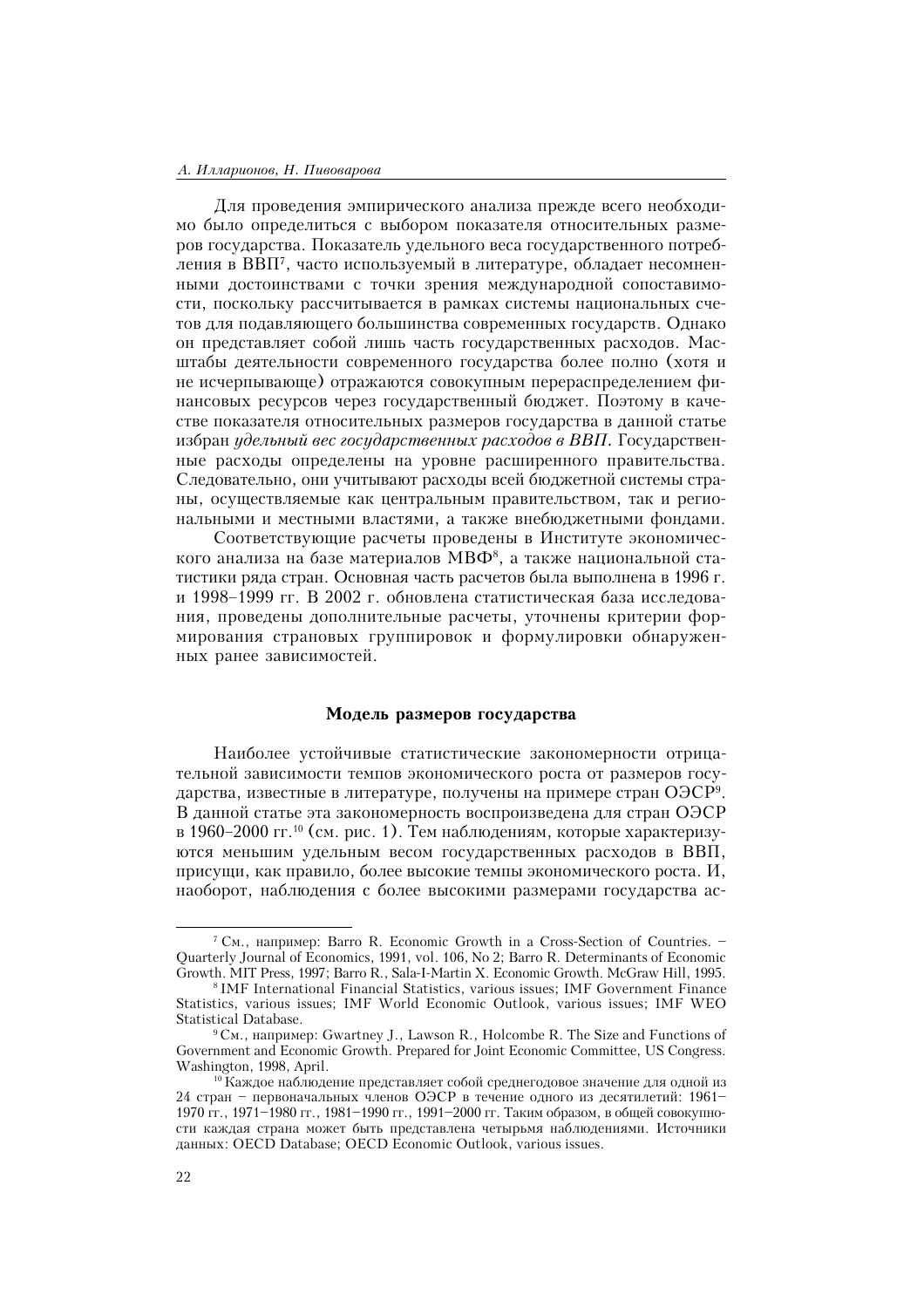Государственные расходы и экономический рост в

странах ОЭСР в 1960-2000 гг.

(24 страны, 94 наблюдения)

 $y = -0.097x + 7.326$  $R^2 = 0,398$ 

Š5

65

социируются с более низкими темпами экономического роста. При прочих равных условиях повышение удельного веса государственных расходов в ВВП на 1 п.п. в странах ОЭСР в последние четыре десятилетия сопровождалось снижением среднегодовых темпов прироста ВВП приблизительно на 0,1%.

При рассмотрении более широкой совокупности наблюдений происходит уменьшение

устойчивости анализируемой закономерности, ослабление ее объясняющей способности, снижение качества статистических параметров уравнения линии тренда, хотя угол наклона последней остается отрицательным (см. рис. 2). Очевидно, знакомство с такого рода мо-

 $\begin{array}{lll} \mbox{\textit{Cpe}}\mbox{\textit{m}}\mbox{\textit{e}}\mbox{\textit{w}}\mbox{\textit{m}}\mbox{\textit{m}}\mbox{\textit{m}}\mbox{\textit{m}}\mbox{\textit{m}}\mbox{\textit{m}}\mbox{\textit{m}}\mbox{\textit{m}}\mbox{\textit{m}}\mbox{\textit{m}}\mbox{\textit{m}}\mbox{\textit{m}}\mbox{\textit{m}}\mbox{\textit{m}}\mbox{\textit{m}}\mbox{\textit{m}}\mbox{\textit{m}}\mbox{\textit{m}}\mbox{\textit{m}}\mbox{\$ 

12

 $\overline{0}$ 

15

 $25$ 

 $\frac{1}{35}$ 

Государственные расходы в % к ВВП

Puc.  $1$ 

 $\overline{45}$ 

делями привело некоторых исследователей к выводу об отсутствии устойчивой связи между размерами государства и темпами экономического роста. На наш взгляд, такие выводы были бы преждевременными. Снижение качества анализируемой закономерности объясняется большей неоднородностью рассматриваемой совокупности. Требуется ее приведение к более однородному



состоянию. Для этого необходимо определить факторы, влияющие на размеры государства, в соответствии с этими факторами провести разбиение анализируемой совокупности на более однородные группы, проверить последние на наличие искомой связи между размерами государства и темпами экономического роста.

В качестве зависимой переменной в модели размеров государства рассматривались параметры бюджета расширенного правительства - удельный вес совокупных государственных доходов в ВВП и удельный вес совокупных государственных расходов в ВВП. В качестве независимых переменных рассматривалось 46 потенциальных предикторов (см. Приложение). Соответствующие статистические данные были собраны по 172 странам мира для периода 1991-2000 гг. Для стран, образовавшихся на территории 6. СССР и 6. Югославии, использовался интервал 1992-2000 гг. По показателям, имеющим явную асимметрию, были проведены необходимые преобразования (логарифмирование, возведение в степень). Регрессионный анализ был проведен с помощью статистического пакета SPSS 10.1.

В Приложении представлены параметры парных линейных регрессионных уравнений, характеризующих влияние описанных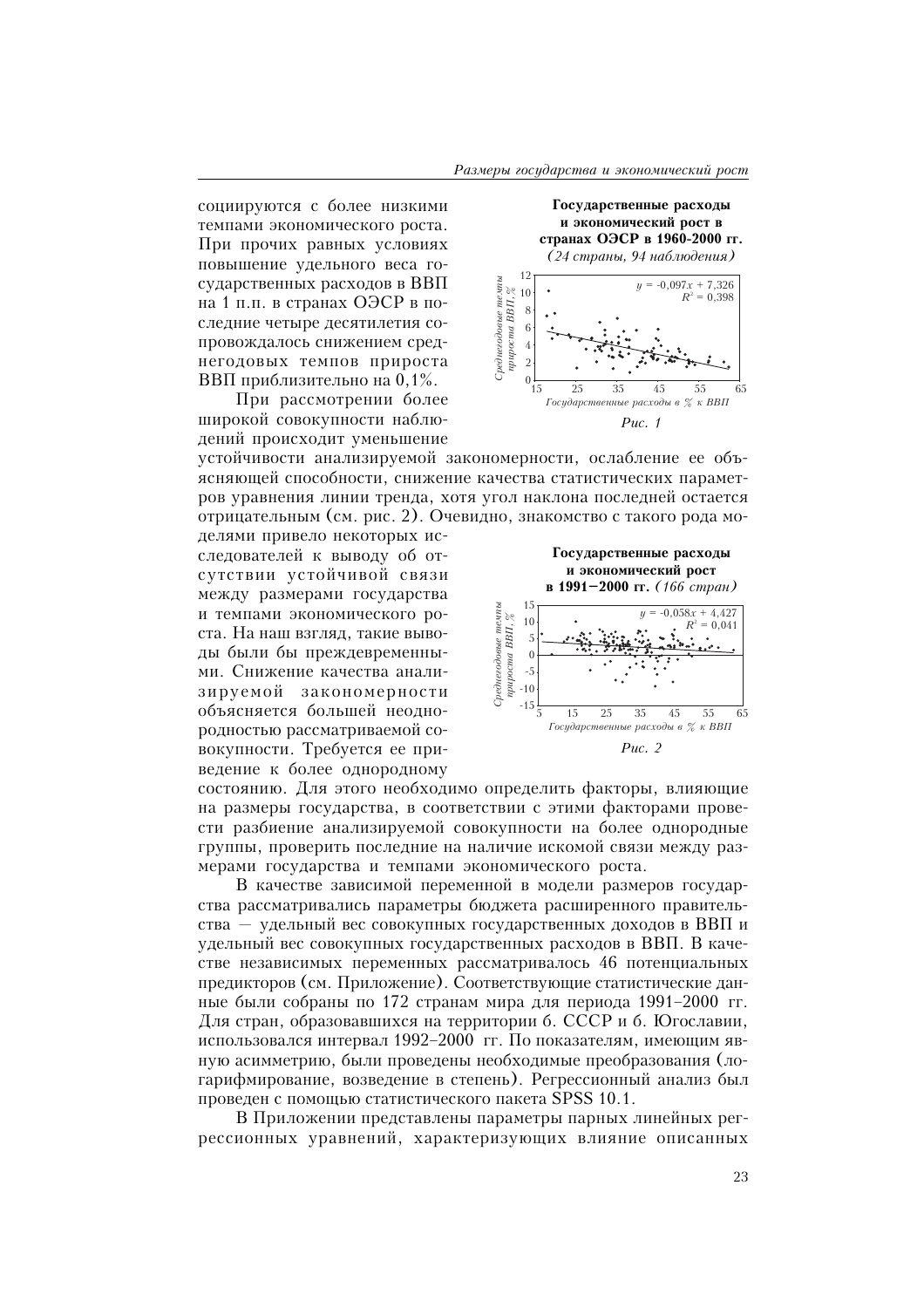#### А. Илларионов, Н. Пивоварова

предикторов на относительные размеры государства. Из полученных результатов видно, что на размеры государства не оказывают значимого влияния такие показатели, как наличие выхода страны к Мировому океану, обеспеченность ее сельскохозяйственными землями, плотность населения, диверсификация населения по религиозной принадлежности, абсолютные размеры ВВП, экспорт и импорт нефти, административное деление страны, размер инфляционного налога, индекс условий торговли.

Размеры государства наилучшим образом описывает уровень экономического развития (логарифм ВВП на лушу населения по паритетам покупательной способности) (см. рис. 3), что соответствует закону Вагнера<sup>11</sup>. Тесную корреляцию с размерами государства демонстрируют также некоторые демографические показатели, в частности, удельный вес лиц старше 65 лет во всем населении. Однако параметры



нормальности остатков по последнему показателю оказались хуже. Поэтому в качестве первого предиктора был выбран уровень экономического развития  $(R^2 = 0.416)$ . Другие предикторы, существенно влияющие на размеры государства (удаленность от экватора, климатические показатели, демографические показатели, удельный вес сферы услуг в ВВП, удельный вес занятых в сфере услуг в общей численности занятых, уровень урбанизации, относительный уровень цен, показатели централизации государства, индексы разнообразия), оказались тесно коррелированными с уровнем экономического развития. После включения уровня экономического развития в модель размеров государства они потеряли свою значимость.

Из оставшегося набора переменных на улучшение параметров модели оказало влияние лишь включение показателя численности населения (логарифма среднегодовой численности населения). Отрицательный знак перед этим фактором свидетельствует о действии эффекта масштаба. В результате подобранная регрессионная модель удельного веса государственных доходов в ВВП приобрела следующий вид:

$$
REV = -15,300 + 6,723 \times LnGDPpc - 1,357 \times LnPOP + \varepsilon,
$$
  
(-2,541) (11,081) (-4,013)

где:  $REV$  – удельный вес государственных доходов в ВВП;  $LnGDPpc$  – логарифм среднегодовых значений ВВП на душу населения по паритетам покупательной способности в ценах 1993 г.; LnPOP - логарифм среднегодовых значений численности населения,  $\varepsilon$  - остатки; t-статистика - в скобках.

<sup>&</sup>lt;sup>11</sup> Wagner A. Three Extracts on Public Finance. In: Classics in the Theory of Public Finance. Ed. by R.A. Musgrave, A.T. Peacock. New York, St. Martin's Press, 1967, p. 1–15.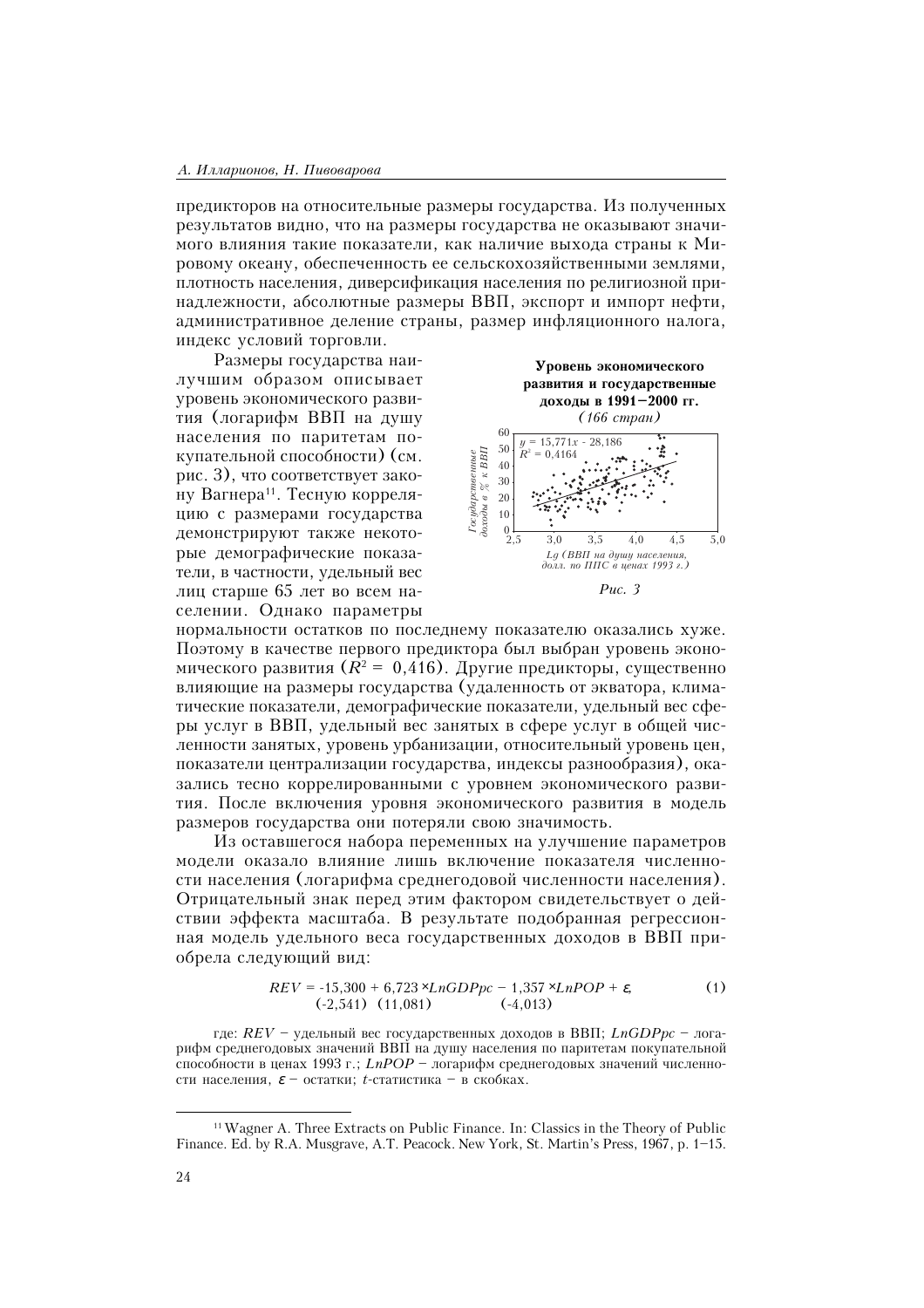Модель является статистически значимой на 99-процентном доверительном интервале. Множественный  $R^{\scriptscriptstyle 2}$  = 0,47. Стандартная ошибка оценки = 8,33. Таким образом, можно утверждать, что примерно 47% изменчивости удельного веса государственных доходов в ВВП объясняется изменчивостью двух факторов — уровня экономического развития и численности населения.

При воспроизведении этой модели для удельного веса государственных расходов в ВВП характеристики регрессионного уравнения ухудшаются:

$$
EXP = -0.935 + 5.398 \times LnGDPpc - 1.311 \times LnPOP + \varepsilon,
$$
  
(-0.141) (8.097) (-3.527)

где:  $EXP$  – удельный вес государственных расходов в ВВП;  $LnGDPpc$  – логарифм среднегодовых значений ВВП на душу населения по паритетам покупательной способности в ценах 1993 г.; LnPOP - логарифм среднегодовых значений численности населения;  $\varepsilon$  - остатки; t-статистика - в скобках.

Модель является статистически значимой на 99-процентном доверительном интервале. Множественный  $R^{\scriptscriptstyle 2}$  = 0,33. Стандартная ошибка оценки = 9,16.

При исследовании влияния каждого из 46 предикторов на удельный вес государственных расходов в ВВП было установлено, что эти связи по всем параметрам оказываются более слабыми, чем в модели государственных доходов. Среди рассмотренных показателей, разносторонне описывающих условия существования и функционирования государства, не были найдены такие, которые позволили бы создать модель, точнее описывающую уровень государственных расходов по сравнению с моделью уровня государственных доходов. Это, очевидно, и неудивительно, поскольку государственные расходы отличаются от государственных доходов на величину бюджетного дефицита. Размеры же последнего в большой степени определяются не столько рассматриваемыми показателями, сколько особенностями проводимой властями политики. Отсюда следует, что объективные эндогенные параметры - уровень экономического развития страны и численность ее населения - более точно предсказывают удельный вес в ВВП государственных доходов, чем государственных расходов. Поэтому для определения размеров государства было решено использовать модель удельного веса государственных доходов в ВВП.

Значения, полученные в ходе расчетов по этой модели, были приняты за модельные уровни государственных расходов. В процессе построения модели параметры шести стран<sup>12</sup> оказались выбросами, из дальнейшего рассмотрения эти страны были удалены.

Оставшиеся в совокупности 166 стран были ранжированы по величине отклонения фактических значений удельного веса государственных расходов в ВВП от модельных значений, а затем разделены на три равные по числу стран группы (см. табл. 1). В

 $12$  Ангола, Бруней, Лесото, Сан-Томе и Принсипи, Экваториальная Гвинея и Эритрея. Суммарное население этих шести стран составляет 0,3%, а суммарный ВВП - 0,05% соответственно от населения и ВВП 172 стран, составивших исходную совокупность.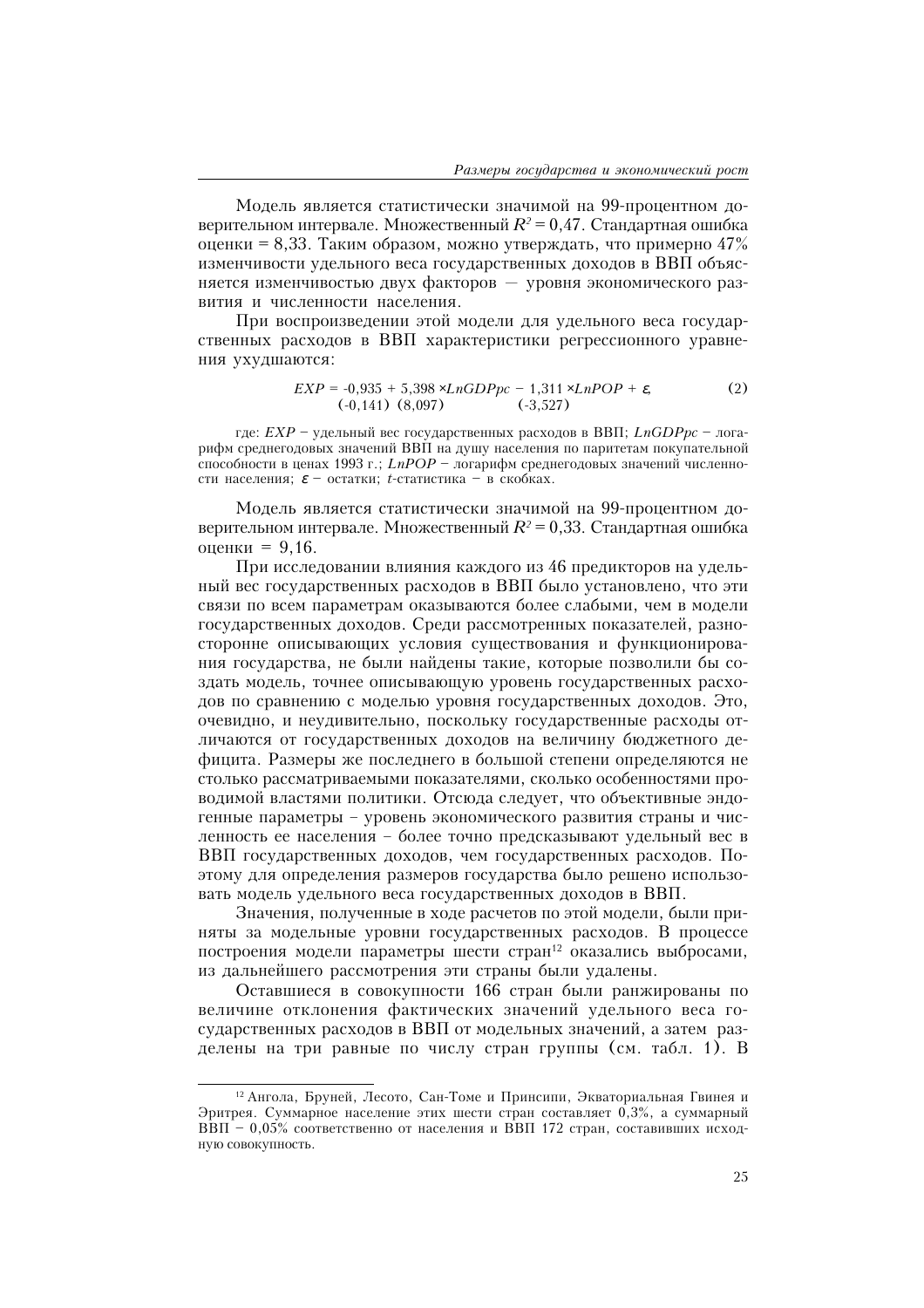#### Таблица  $\overline{1}$

| $\mu$ расходов от модельных (100 странт)                 |                                        |                                                   |                                      |                                                    |                       |                               |                                                              |                |  |  |
|----------------------------------------------------------|----------------------------------------|---------------------------------------------------|--------------------------------------|----------------------------------------------------|-----------------------|-------------------------------|--------------------------------------------------------------|----------------|--|--|
| Группы стран<br>по третям<br>в зависимости               | факти-<br>расходов                     | BBII<br>$\mathbf{K}$                              | бюджета<br>BBII                      | BBI<br>$\approx$                                   | прироста<br>$\gtrsim$ |                               | Справочно:                                                   |                |  |  |
| от отклонения<br>фактических<br>расходов от<br>модельных | модельных<br>тклонение<br>ческих<br>50 | Государственные<br>$\%$<br>$\mathbf{m}$<br>доходы | K<br>Дефицит<br>$\%$<br>$\mathbf{m}$ | Государственные<br>$\%$<br>$\mathbf{m}$<br>расходы | ВВП,<br>Темпы         | население,<br>MЛH.<br>человек | ВВП на душу<br>населения по<br>ППС, долл.<br>в ценах 1993 г. | число<br>стран |  |  |
| <b>B</b> cero                                            | 3,7                                    | 28,9                                              | $-3,7$                               | 32,7                                               | 2,53                  | 33,4                          | 7092                                                         | 166            |  |  |
| Первая группа                                            | $-6,6$                                 | 23,2                                              | $-1,5$                               | 24,7                                               | 4,06                  | 48,5                          | 9361                                                         | 55             |  |  |
| Вторая группа                                            | 4,0                                    | 26,6                                              | $-4,4$                               | 31,0                                               | 2,35                  | 17,4                          | 4658                                                         | 56             |  |  |
| Третья группа                                            | 13,8                                   | 37,1                                              | $-5,2$                               | 42,3                                               | 1,19                  | 34,5                          | 7300                                                         | 55             |  |  |
| Отношение первой<br>группы к третьей, %                  | $-48,0$                                | 62,5                                              | 29,6                                 | 58,5                                               | 340,9                 | 140,3                         | 128,2                                                        |                |  |  |

Размеры государства и экономический рост в зависимости от отклонения фактических государственных расходов от модельных (166 стран)

1-ю группу вошли страны, в которых отклонения фактических значений государственных расходов от модельных оказались минимальными, во 2-ю - со средними отклонениями, в 3-ю группу - с макси-

мальными. Рассмотрение этой группировки позволяет выявить заметную негативную связь величин рассчитанных отклонений и темпов экономического роста. Среднее значение удельного веса государственных доходов в ВВП в 1-й группе ниже, чем в 3-й, на 37,5%, удельного веса государственных расходов в ВВП - на 41,5%. В то же время темпы экономического роста в странах 1-й группы выше, чем в странах 3-й группы, почти в 3,5 раза (4,06 и 1,19% соответственно). Графический вид этой зависимости представлен



Puc.  $4$ 

на рис. 4. Увеличение отклонения фактических государственных расходов от модельных на 1 п.п. при прочих равных условиях сопровождается снижением среднегодовых темпов прироста ВВП на 0,14%.

## Разбиение исходной совокупности на однородные группировки

Для разбиения совокупности наблюдений на более однородные группы необходимо было выбрать количественные критерии по каждому из факторов, вошедших в модель размеров государства. Для уровня экономического развития (ВВП на душу населения по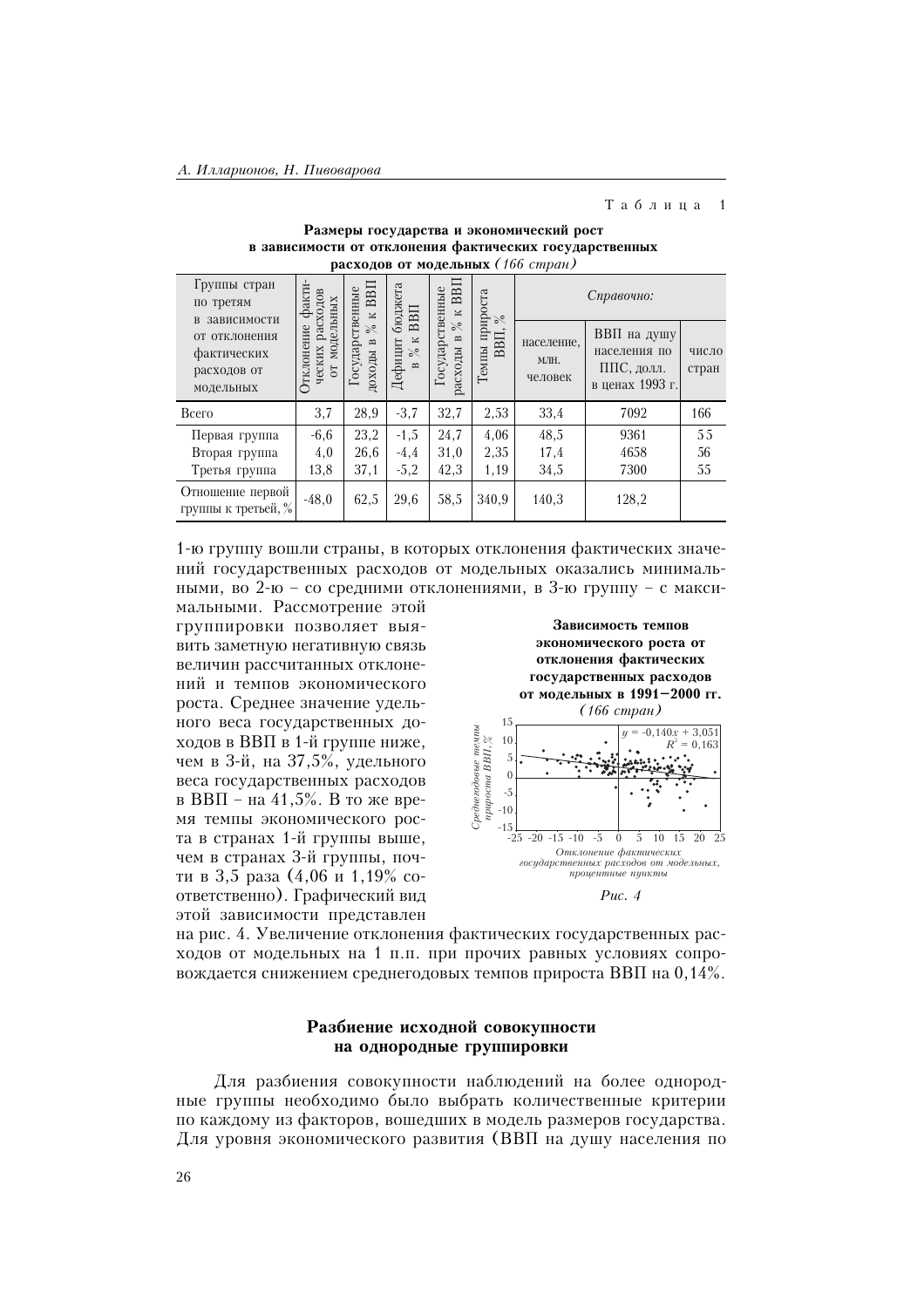паритетам покупательной способности валют) было выбрано лва количественных критерия: 3000 и 9000 долл. в ценах 1993 г., для численности населения - три критерия: 1 млн., 5 млн. и 20 млн. человек. Последовательное применение этих количественных критериев ко всей совокупности из 166 стран позволило ее разделить: по уровню экономического развития - на три части: слаборазвитые (с ВВП на душу населения менее 3000 долл.), среднеразвитые (от 3000 до 9000 долл.), высокоразвитые (свыше 9000 долл.); по численности населения - на четыре части: карликовые (с населением менее 1 млн. человек), малые (от 1 млн. до 5 млн.), средние (от 5 млн. до 20 млн.), большие (свыше 20 млн. человек).

Одновременное применение количественных критериев по обоим факторам позволило разбить анализируемую совокупность стран на 12 групп: слаборазвитые карликовые, слаборазвитые малые, слаборазвитые средние, слаборазвитые большие, среднеразвитые карликовые, среднеразвитые малые, среднеразвитые средние, среднеразвитые большие, высокоразвитые карликовые, высокоразвитые малые, высокоразвитые средние, высокоразвитые большие (см. табл. 2). В каждую полученную группу вошло от 6 до 30 стран.

 $T a 6 \pi u \pi a 2$ 

| численности<br>$N_2$<br>Группы стран по:<br>населения,<br>человек<br>ВВП на душу населения<br>по ППС, долл. в ценах 1993 г. | Менее<br>1 млн. | От 1 млн.<br>до 5 млн. | От 5 млн.<br>до 20 млн. | Более<br>20 млн. | Итого           |
|-----------------------------------------------------------------------------------------------------------------------------|-----------------|------------------------|-------------------------|------------------|-----------------|
| Менее 3000 долл.                                                                                                            | $\mathbf{1}$    | $\overline{2}$         | 3 <sup>1</sup>          | $\frac{1}{4}$    | 13              |
| Государственные доходы в % к ВВП                                                                                            | 33,2            | 24,6                   | 18,9                    | 19,7             | 21,8            |
| Дефицит бюджета в % к ВВП                                                                                                   | $-5,5$          | $-8,0$                 | $-4,7$                  | $-4,5$           | $-5,5$          |
| Государственные расходы в % к ВВП                                                                                           | 38,6            | 32,6                   | 23,6                    | 24,2             | 27,3            |
| Количество стран                                                                                                            | 6               | 16                     | 30                      | 14               | 66              |
| От 3000 до 9000 долл.                                                                                                       | 5               | 6 <sup>1</sup>         | 7                       | 8 <sup>1</sup>   | 14              |
| Государственные доходы в % к ВВП                                                                                            | 34,0            | 30,2                   | 29,8                    | 26,2             | 29,8            |
| Дефицит бюджета в % к ВВП                                                                                                   | $-3,4$          | $-3,0$                 | $-3,4$                  | $-3,3$           | $-3,2$          |
| Государственные расходы в % к ВВП                                                                                           | 37,4            | 33,1                   | 33,2                    | 29,5             | 33,0            |
| Количество стран                                                                                                            | 13              | 16                     | 10                      | 17               | 56              |
| Более 9000 долл.                                                                                                            | 9               | 10 <sup>1</sup>        | 11                      | 12               | 15              |
| Государственные доходы в % к ВВП                                                                                            | 35,4            | 38,1                   | 41.2                    | 37,8             | 38,7            |
| Дефицит бюджета в % к ВВП                                                                                                   | $-2,4$          | $1,2*$                 | $-2,4$                  | $-2,8$           | $-1,7$          |
| Государственные расходы в % к ВВП                                                                                           | 37,8            | 36,8                   | 43,6                    | 40,5             | 40,3            |
| Количество стран                                                                                                            | 8               | 10                     | 16                      | 10               | 44              |
| Итого                                                                                                                       | 16              | 17 <sup>1</sup>        | 18 <sup>2</sup>         | 19               | 20 <sub>1</sub> |
| Государственные доходы в % к ВВП                                                                                            | 34,3            | 29,9                   | 27,2                    | 26,8             | 28,9            |
| Дефицит бюджета в % к ВВП                                                                                                   | $-3,5$          | $-3,9$                 | $-3,8$                  | $-3,6$           | $-3,7$          |
| Государственные расходы в % к ВВП                                                                                           | 37,8            | 33,8                   | 31,0                    | 30,4             | 32,7            |
| Количество стран                                                                                                            | 27              | 42                     | 56                      | 41               | 166             |

#### Размеры государства по группам стран мира в зависимости от уровня экономического развития и численности населения (20 групп, 166 стран)

\* Профицит.

Примечание: в левых верхних углах обозначены номера групп.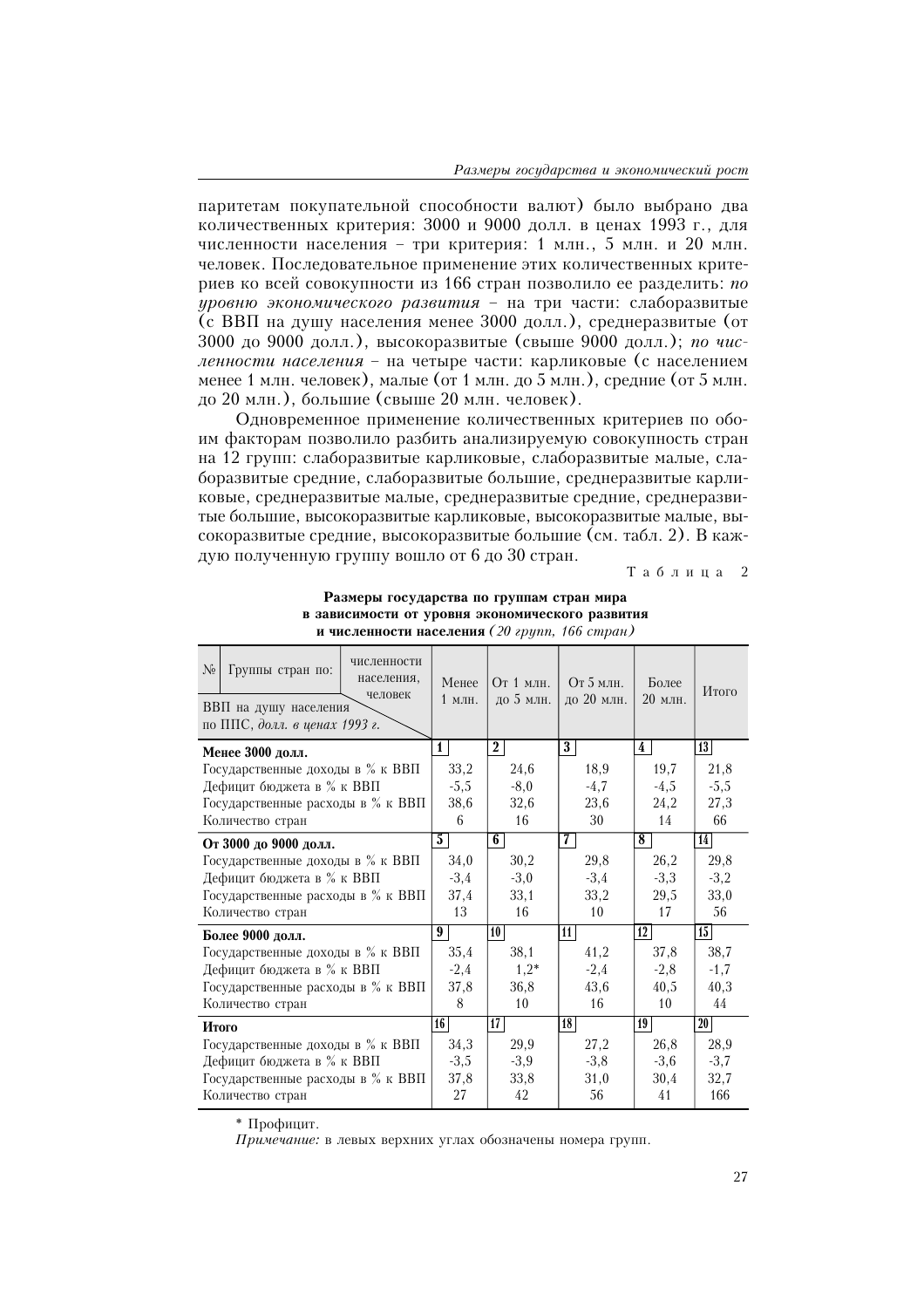#### А. Илларионов, Н. Пивоварова

Анализ средних значений фискальной нагрузки по полученным группам подтверждает действие закономерностей, отмеченных при создании модели размеров государства. При переходе на более высокую ступень экономического развития размеры государства имеют тенденцию к увеличению. Удельный вес государственных доходов в ВВП повышается с 21,8% в среднем в слаборазвитых странах до 29,8% в среднеразвитых и 38,7% в высокоразвитых. Аналогичным образом, но более медленно повышается удельный вес государственных расходов в ВВП – с 27,3 до 33,0 и 40,3% соответственно. Более медленный рост расходов происходит из-за того, что размеры бюджетного дефицита не только не увеличиваются, но и уменьшаются – с 5,5% ВВП в слаборазвитых странах до 3,2% в среднеразвитых странах и 1,7% ВВП в высокоразвитых странах. Иными словами, с повышением уровня экономического развития бюджетная политика становится более ответственной, ее качество, как правило, повышается.

При ивеличении численности населения размеры госидарства имеют тенденцию к уменьшению. Удельный вес государственных доходов в ВВП снижается с 34,3% в среднем в карликовых странах до 29,9% в малых, 27,2% в средних и 26,8% в больших странах. Аналогичным образом уменьшается удельный вес государственных расходов в ВВП – с 37,8% до 33,8, 31,0 и 30,4% соответственно. Устойчивой тенденции относительно динамики размеров бюджетного дефицита в зависимости от численности населения не наблюдается.

В силу действия сформулированных закономерностей минимальные размеры государства наблюдаются в слаборазвитых странах со средней и большой численностью населения (удельный вес государственных доходов в ВВП - 18,9-19,7%, государственных расходов - $23,6-24,2\%$ ), а максимальные – в высокоразвитых странах (35,4-41,2) и  $36,8-43,6\%$  ВВП соответственно).

Наличие этих закономерностей позволяет с определенной степенью точности предсказывать размеры государства в странах с тем или иным уровнем развития, с той или иной численностью населения и, следовательно, рассчитывать отклонения фактических значений размеров государства от значений, предсказанных по модели. Теперь можно перейти к рассмотрению связи между размерами государства и темпами экономического роста в рамках групп, объединяющих страны с более или менее однородными качественными характеристиками.

Результаты линейного регрессионного анализа, представленные в таблице 3, показывают, что для некоторых групп стран такая связь действительно существует. Однако она обладает рядом весьма специфических особенностей.

1. Вся совокупность рассматриваемых стран делится на две неравные части страны с населением менее 1 млн. человек (27 стран)<sup>13</sup> и более 1 млн. человек (139 стран). Закономерности, действующие в каждой из этих частей, существенно различаются и каждую из них следует рассматривать отдельно.

<sup>&</sup>lt;sup>13</sup> Суммарное население 27 карликовых стран - 9,4 млн. человек, суммарный ВВП - 83,4 млрд. долл., что составляет соответственно 0,16 и 0,24% от совокупных населения и ВВП рассматриваемых 166 стран мира.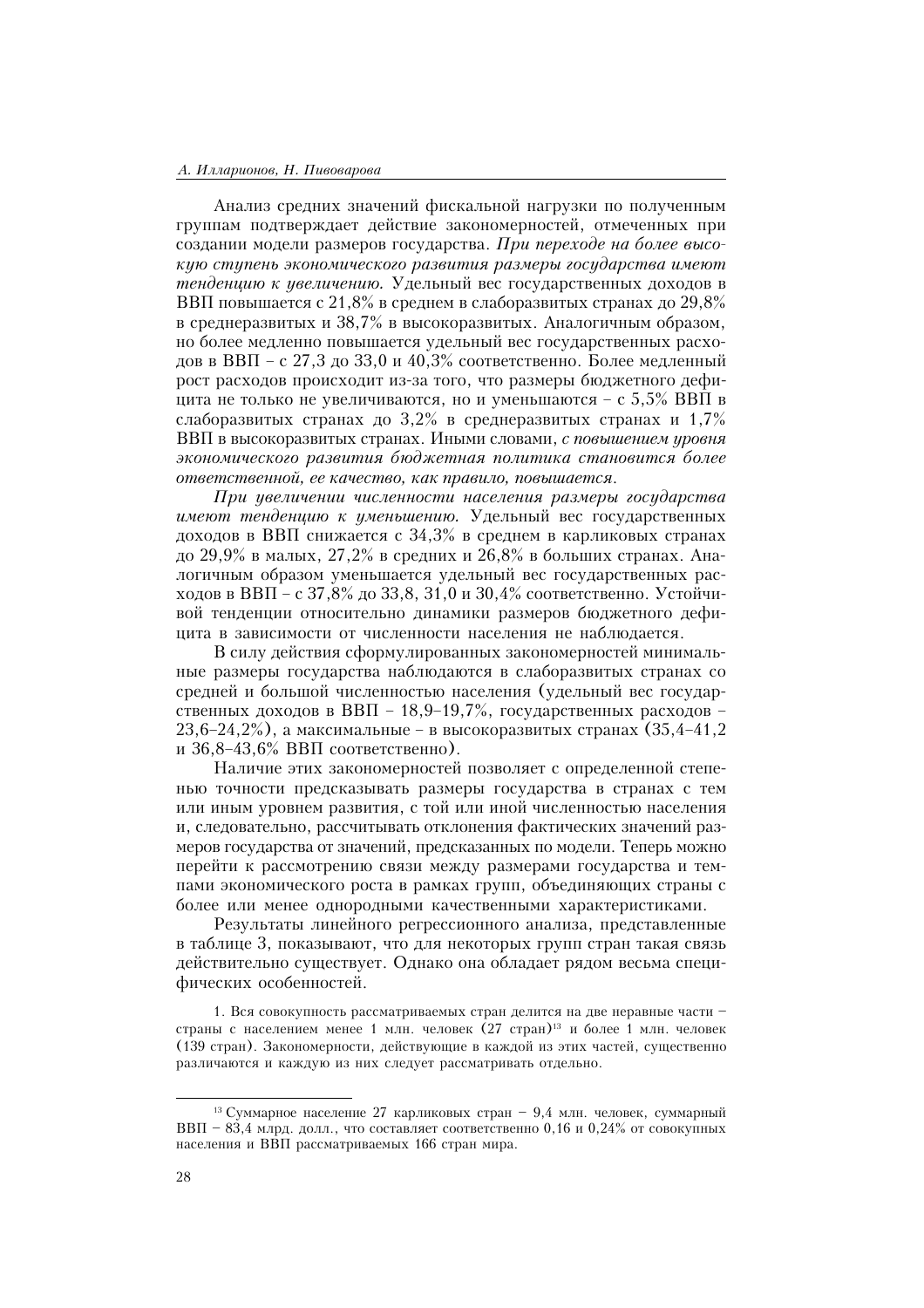#### Таблица 3

### Параметры регрессионных уравнений зависимости темпов прироста ВВП от размеров государства по группам стран $(20$  групп, 166 стран)

| $\mathcal{N}_2$ | Группы<br>стран по:<br>ВВП на душу населения | численности<br>населения,<br>человек |                | Менее<br>1 млн. |                |                                   |                 | От 1 млн.   От 5 млн.<br>до 5 млн. до 20 млн.                         |                 | Более<br>20 млн.  |     | Итого             |
|-----------------|----------------------------------------------|--------------------------------------|----------------|-----------------|----------------|-----------------------------------|-----------------|-----------------------------------------------------------------------|-----------------|-------------------|-----|-------------------|
|                 | по ППС, долл. в ценах 1993 г.                |                                      |                |                 |                |                                   |                 |                                                                       |                 |                   |     |                   |
|                 | Менее 3000 долл.                             |                                      | $\mathbf{1}$   |                 | $\overline{2}$ |                                   | $\overline{3}$  |                                                                       | $\frac{1}{4}$   |                   | 13a |                   |
|                 | Константа, <i>а</i> ( <i>t</i> -статистика)  |                                      |                | $-3,4(-0,5)$    |                | 3,53(0,71)                        |                 | 6,5(2,68)                                                             |                 | 11,0(5,54)        |     | 7,84(5,23)        |
|                 | Угол наклона, $b$ ( $t$ -статистика)         |                                      |                | 0,16(0,91)      |                | $-0,12$ $(-0,79)$                 |                 | $-0.2$ $(-2.03)$                                                      |                 | $-0,32$ $(-4,11)$ |     | $-0,24$ $(-4,37)$ |
|                 | Коэффициент детерминации, R <sup>2</sup>     |                                      |                | 0.17            |                | 0.04                              |                 | 0.13                                                                  |                 | 0.58              |     | 0.25              |
|                 | Число стран                                  |                                      |                | 6               |                | 16                                |                 | 30                                                                    |                 | 14                |     | 60                |
|                 | От 3000 до 9000 долл.                        |                                      | 5 <sup>1</sup> |                 | 6 <sup>1</sup> |                                   | 7 <sup>1</sup>  |                                                                       | 8 <sup>1</sup>  |                   | 14a |                   |
|                 | Константа, <i>а</i> ( <i>t</i> -статистика)  |                                      |                | 3,29(1,54)      |                | 6,2(1,94)                         |                 | 8,29(4,7)                                                             |                 | 7,31(3,9)         |     | 7,15(5,59)        |
|                 | Угол наклона, $b$ ( $t$ -статистика)         |                                      |                |                 |                | $0,01$ $(0,11)$ $-0,11$ $(-1,22)$ |                 | $-0,18$ $(-3,56)$                                                     |                 | $-0,16(-2,65)$    |     | $-0,15$ $(-3,83)$ |
|                 | Коэффициент детерминации, $R^2$              |                                      | 0,00           |                 | 0, 10          |                                   | 0,61            |                                                                       | 0.32            |                   |     | 0,26              |
|                 | Число стран                                  |                                      |                | 13              |                | 16                                |                 | 10                                                                    |                 | 17                |     | 43                |
|                 | Более 9000 долл.                             |                                      | 9              |                 | 10             |                                   | 11 <sup>1</sup> |                                                                       | 12              |                   | 15a |                   |
|                 | Константа, <i>a</i> ( <i>t</i> -статистика)  |                                      |                | $-2,1(-0,5)$    |                | 7,23(3,02)                        |                 | 6,47 $(4,15)$ 8,05 $(5,06)$                                           |                 |                   |     | 7,39(7,42)        |
|                 | Угол наклона, $b$ ( $t$ -статистика)         |                                      |                |                 |                |                                   |                 | $0,17$ $(1,56)$ $-0,07$ $(-1,16)$ $-0,08$ $(-2,33)$ $-0,12$ $(-3,23)$ |                 |                   |     | $-0,1(-4,12)$     |
|                 | Коэффициент детерминации, $R^2$              |                                      |                | 0,29            |                | 0,14                              |                 | 0,28                                                                  |                 | 0,57              |     | 0,33              |
|                 | Число стран                                  |                                      |                | 8               |                | 10                                |                 | 16                                                                    |                 | 10                |     | 36                |
| Итого           |                                              |                                      | 16             |                 | 17             |                                   | 18              |                                                                       | 19 <sup>1</sup> |                   | 20a |                   |
|                 | Константа, <i>а</i> ( <i>t</i> -статистика)  |                                      |                | $1,01$ $(0,51)$ |                | 3,89(1,57)                        |                 | $3,77$ $(3,54)$                                                       |                 | 7,46(6,63)        |     | 4,93(6,12)        |
|                 | Угол наклона, $b$ ( $t$ -статистика)         |                                      |                | 0,07(1,28)      |                | $-0,06(-0,83)$                    |                 | $-0.05$ $(-1.58)$                                                     |                 | $-0,15$ $(-4,25)$ |     | $-0,08$ $(-3,41)$ |
|                 | Коэффициент детерминации, R <sup>2</sup>     |                                      |                | 0,06            |                | 0,02                              |                 | 0,04                                                                  |                 | 0.32              |     | 0,08              |
|                 | Число стран                                  |                                      |                | 27              |                | 42                                |                 | 56                                                                    |                 | 41                |     | 139               |

 $\Pi$ римечание: в левых верхних углах обозначены номера групп.

2. Для стран с населением менее 1 млн. человек в целом наблюдается положительная связь между размерами государства и темпами экономического роста. При этом для 9-й группы (карликовые высокоразвитые страны) эта связь статистически значима (хотя число наблюдений в этой группе равно 8). В целом для всей совокупности карликовых стран (группа 16) связь является положительной, но статистически незначимой.

3. Для стран с населением более 1 млн. человек в целом наблюдается отрицательная связь между размерами государства и темпами экономического роста.

4. Наиболее отчетливо такая отрицательная связь проявляется в группах, расположенных в правом нижнем углу таблицы 3, и тяготеющих к нему, - в 7-й, 8-й, 11-й, 12-й, а также в 4-й (эти группы выделены серым фоном). Иными словами, экономический рост негативно связан с размерами государства во всех больших странах, а также в средних по размеру странах со средним и высоким уровнями развития.

5. По мере продвижения из правого нижнего угла таблицы 3 в левый верхний угол ее правой части (без учета карликовых стран) отрицательная связь между размерами государства и темпами экономического роста постепенно ослабевает. Статистически устойчивой связи не наблюдается в группах, расположенных в левом верхнем углу правой части таблицы, и группах, тяготеющих к нему, - во 2-й, 3-й, 6-й и 10-й, то есть во всех малых, а также в средних по размеру слаборазвитых странах. Тем не менее и в этих группах угол наклона линий тренда является отрицательным.

6. Кроме упомянутых групп, статистически значимая отрицательная связь темпов экономического роста с размерами государства наблюдается во всех группах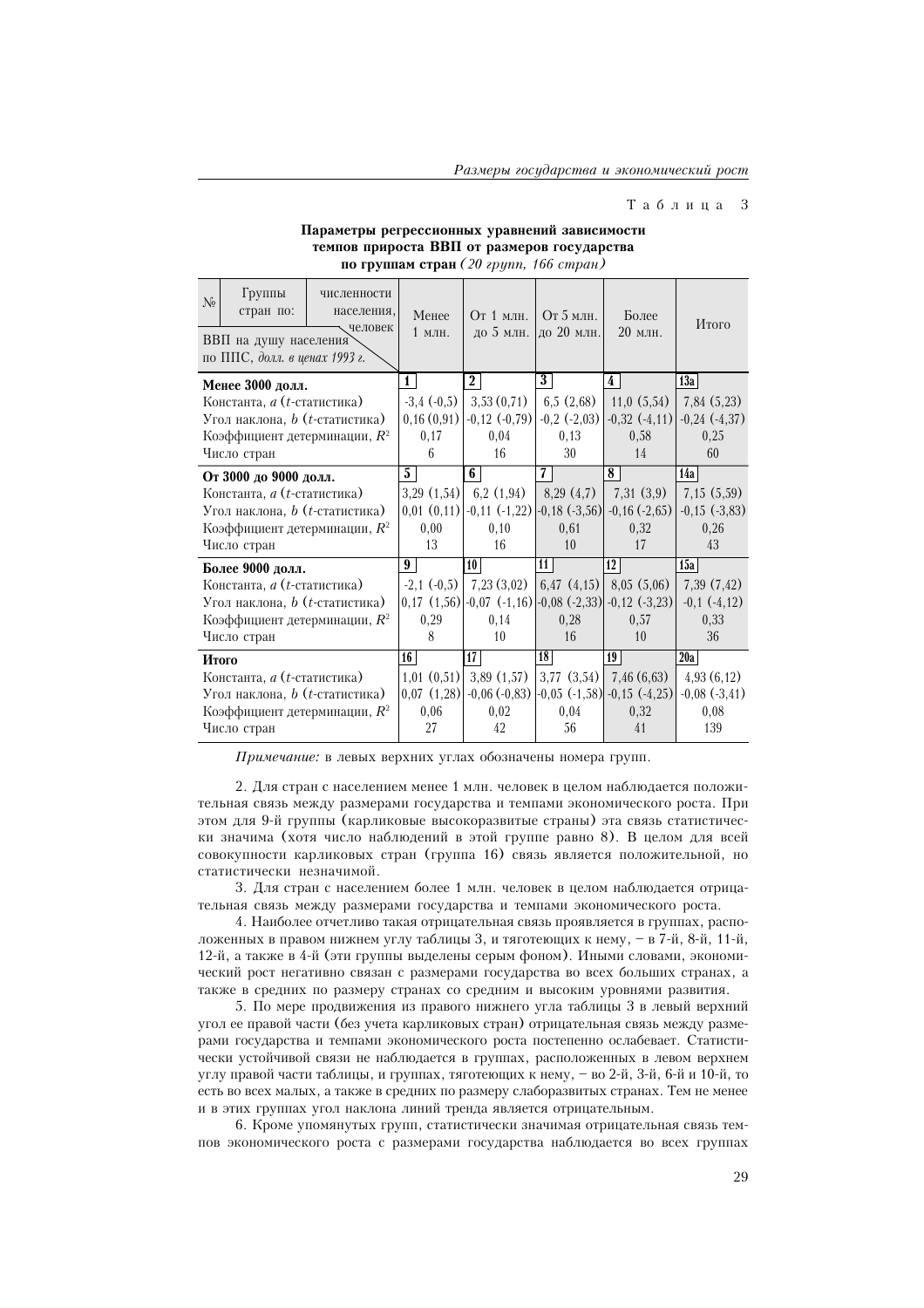стран с населением более 1 млн. человек, объединенных по признаку уровня развития, в слаборазвитых (13а), среднеразвитых (14а), высокоразвитых (15а) странах, а также в группе, объединяющей все страны с большим населением (19).

7. Важной особенностью рассматриваемой закономерности является изменение коэффициента эластичности темпов роста от размеров государства (угла наклона линии тренда) по группам стран. Максимальное значение коэффициента эластичности (-0,32) отмечено в 4-й группе (большие бедные страны). По мере продвижения от этой группы по обоим направлениям (при повышении уровня развития и численности населения) его значение снижается. При повышении уровня развития он уменьшается до  $-0.16$  в 8-й группе (большие среднеразвитые) и до  $-0.12$  в 12-й группе (большие высокоразвитые). При снижении численности населения он уменьшается до -0,20 в 3-й (средние слаборазвитые) и до -0,12 во 2-й группах (малые слаборазвитые). При одновременном повышении уровня развития и снижении численности населения он уменьшается до -0,18 в 7-й (средние среднеразвитые) и до -0,07 в 10-й группах (малые высокоразвитые). При переходе в группы карликовых государств значения этого коэффициента становятся положительными, причем в 9-й группе (карликовые высокоразвитые страны) положительная связь, как уже отмечалось, становится статистически значимой.

8. Подобные же тенденции в динамике коэффициента эластичности темпов роста от размеров государства видны и при движении по другим подгруппам. Снижение коэффициента эластичности происхолит: в рамках групп малых и средних стран при повышении уровня развития, в рамках групп средне- и высокоразвитых стран при уменьшении численности населения.

9. Таким образом, в рамках всей рассматриваемой совокупности наблюдений взаимосвязь между размерами государства и темпами экономического роста имеет отчетливо выраженный нелинейный вид. Двумя крайними полюсами выступают 4-я и 9-я группы: 4-я как пример наиболее сильной отрицательной связи, 9-я - как пример наиболее сильной положительной связи. При перемещении из правого верхнего угла таблицы (4-я группа) в ее левый нижний угол, то есть при повышении уровня экономического развития и уменьшении численности населения сила отрицательной связи ослабевает. В 9-й группе эта связь становится положительной.

10. Проведенные расчеты также показывают, что в целом для стран с населением более 1 млн. человек зависимость темпов экономического роста от удельного веса в ВВП государственных расходов оказывается более сильной, чем от удельного веса в ВВП государственных доходов.

Колебания размеров фискальной нагрузки в пределах качественно однородных групп приводят к ощутимым изменениям в темпах экономического роста. По тем группам, где отмечена статистически устойчивая связь, ее сила возрастает при снижении уровня развития и увеличении численности населения. Если в высокоразвитых странах увеличение размеров государства на 1 п.п. ВВП при прочих равных условиях означает снижение среднегодовых темпов экономического роста на 0,08-0,12%, то в среднеразвитых странах – на 0,16-0,18, а в слаборазвитых – уже на 0,32%. Следовательно, можно утверждать, что с точки зрения темпов экономического роста отклонения фактических размеров государства от предсказанных имеют позитивные последствия для карликовых высокоразвитых стран, умеренно негативные последствия - для малых высокоразвитых стран, максимально негативные последствия - для больших бедных стран. Проведенный анализ подтверждает, что сильная отрицательная зависимость темпов экономического роста от размеров государства в группе стран ОЭСР (рис. 1) объясняется большой однородностью данной совокупности.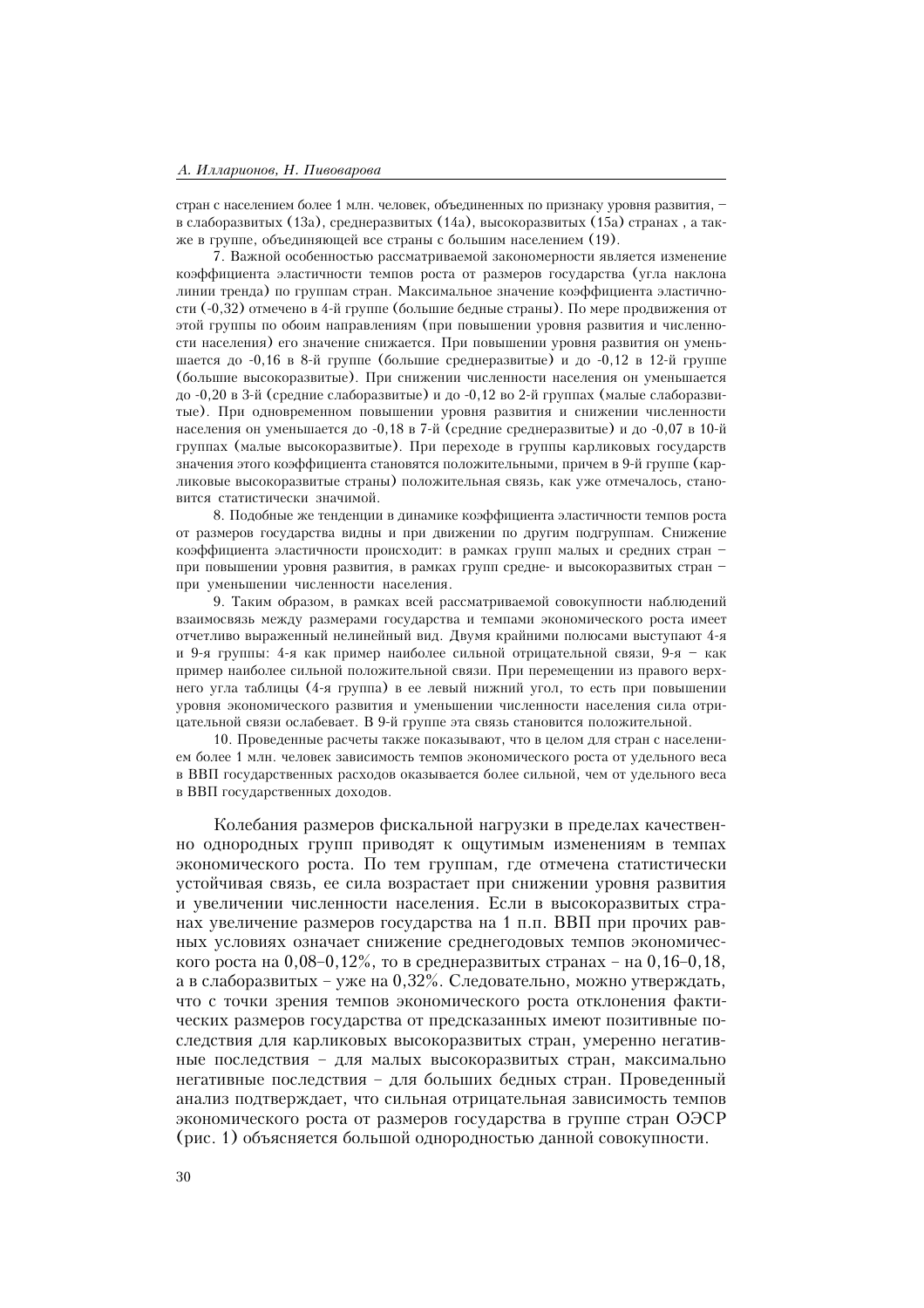## Оптимальные размеры государства

Наличие статистической связи между размерами государства и темпами экономического роста позволяет рассчитать для каждой из анализируемых групп размеры государства - минимальные, максимальные, критические, избыточные, оптимальные, а также определить темпы экономического роста, соответствующие этим значениям.

Под минимальными размерами государства принято среднее значение удельного веса государственных расходов в ВВП в странах, имеющих наименьшие значения этого показателя в группе и составляющих одну пятую часть (квинтиль) от общего числа стран группы. Под максимальными размерами государства принято среднее значение удельного веса государственных расходов в ВВП в странах, имеющих наибольшие значения этого показателя в группе и составляющих одну пятую часть (квинтиль) от общего числа стран группы. Под критическими размерами государства принято значение удельного веса государственных расходов в ВВП, при котором темпы экономического роста, рассчитанные по линейной регрессионной модели роста от размеров государства для данной группы, равны нулю. Под избыточными размерами госидарства приняты значения удельного веса государственных расходов в ВВП, превышающие критические. Под оптимальными размерами государства принято среднее значение удельного веса государственных расходов в ВВП в странах, составляющих одну пятую часть (квинтиль) от общего числа стран группы, ранжированных по величине удельного веса государственных расходов в ВВП и имеющих по сравнению с любыми другими квинтилями в этой группе максимальные темпы экономического роста. Результаты проведенных расчетов (см. табл. 4) позволяют сформулировать несколько наблюдений.

1. Основные закономерности фискального развития, сформулированные ранее, сохраняют свое значение и для всех рассчитанных показателей. Минимальные, максимальные, критические, средние, оптимальные размеры государства возрастают, как правило, с повышением уровня экономического развития и снижаются с увеличением численности населения. Так, минимальные размеры государства с повышением уровня развития возрастают с 15,0% ВВП в слаборазвитых странах до 17,1% в среднеразвитых и 24,0% ВВП в высокоразвитых странах. С увеличением численности населения они снижаются с 27,3% ВВП в карликовых странах до 20,2 в малых и 15,7-15,8% ВВП в средних и больших странах.

2. По воздействию размеров государства на темпы экономического роста подтверждается разделение всей совокупности наблюдений на две части - страны с населением менее 1 млн. и страны с населением более 1 млн. человек.

3. В группе карликовых стран (16-я группа) в странах с максимальными размерами государства отмечаются более высокие темпы экономического роста (4,2% в среднем в год), чем в странах с его минимальными размерами  $(1,9\%)$ .

4. В странах с населением более 1 млн. человек независимо от степени устойчивости в тех или иных группах статистической связи между размерами государства и темпами экономического роста его фактические темпы в странах с минимальными размерами государства оказываются выше, чем в странах с максимальными размерами государства. Так, во всей совокупности наблюдений из 139 стран (группа 20a) среднегодовые темпы экономического роста в странах с минимальными размерами государства составили 4,3%, в странах с максимальными размерами государства - 1,5%, в том числе в слаборазвитых странах (группа 13a) - 4,4 и -1,0%,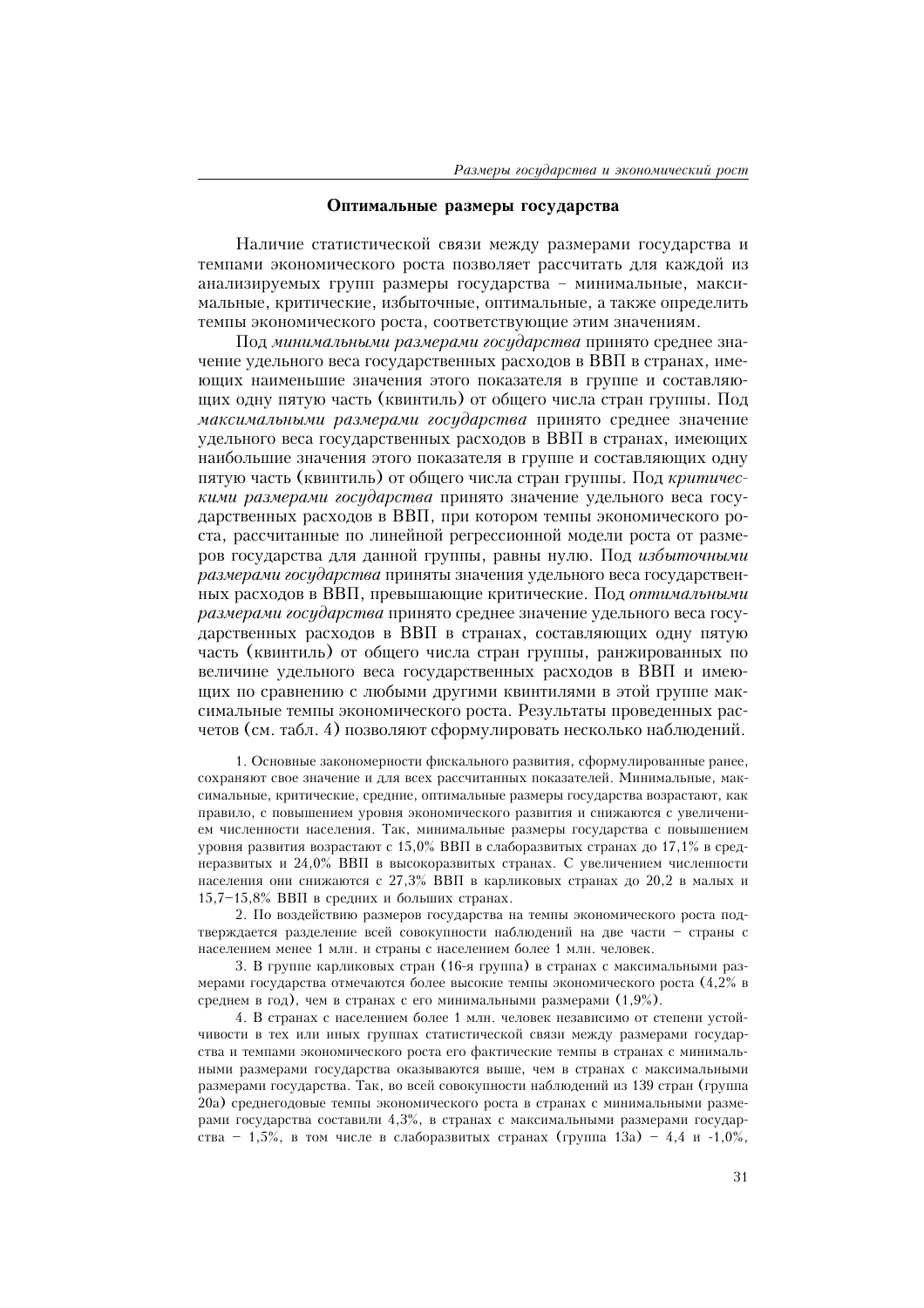| $\widetilde{\phantom{a}}$ | Таблица 4                                                                                                       |
|---------------------------|-----------------------------------------------------------------------------------------------------------------|
|                           | the contract of the contract of the contract of the contract of the contract of the contract of the contract of |

| $\mathcal{N}_2$  |                                                                    | Группы стран                                |                            | В среднем                                                                                                   |                            |                                                    | (государственные расходы в % к ВВП) | Размеры государства      |                         |                                         | Темпы прироста ВВП,<br>соответствующие размерам государства, % |                                    |             |                         |                                         |
|------------------|--------------------------------------------------------------------|---------------------------------------------|----------------------------|-------------------------------------------------------------------------------------------------------------|----------------------------|----------------------------------------------------|-------------------------------------|--------------------------|-------------------------|-----------------------------------------|----------------------------------------------------------------|------------------------------------|-------------|-------------------------|-----------------------------------------|
|                  | по ВВП<br>на душу<br>населения по<br>ППС, долл. в<br>ненах 1993 г. | по населению                                | стран<br>в группе<br>число | ДHЛ<br>населения по<br>, долл. в<br>$\overline{\phantom{a}}$<br>1993<br>ВВП на<br>ценах<br>ППC <sub>.</sub> | млн. человек<br>население, | (определенные<br>по квинтилям)<br>мальные<br>мини- | мальные<br>макси-                   | критические              | среднем<br>$\mathbf{m}$ | минимальных<br>отклонение<br>средних от | по квинтилям)<br>мальные<br>МИНИ-                              | (определенные<br>мальные<br>макси- | критические | среднем<br>$\mathbf{m}$ | минимальных<br>отклонения<br>средних от |
|                  | менее 3000                                                         | менее 1 млн.                                | 6                          | 1857                                                                                                        | 0,4                        | 27,1                                               | 46,6                                | $\qquad \qquad -$        | 38,6                    | 11,6                                    | 1,3                                                            | 3,0                                | 0,0         | 2,6                     | 1,3                                     |
|                  |                                                                    | от 1 млн. до 5 млн.                         | 16                         | 1562                                                                                                        | 3,2                        | 20,8                                               | 40,2                                | 30,0                     | 32,6                    | 11.8                                    | $-0,5$                                                         | $-5,0$                             | 0,0         | $-0,3$                  | 0,2                                     |
| $\frac{2}{3}$    |                                                                    | от 5 млн. до 20 млн.                        | 30                         | 1453                                                                                                        | 10,1                       | 15,1                                               | 32,2                                | 32,4                     | 23,6                    | 8,5                                     | 3,9                                                            | 0,4                                | 0,0         | 1,8                     | $-2,1$                                  |
| $\overline{4}$   |                                                                    | более 20 млн.                               | 14                         | 1732                                                                                                        | 208,8                      | 11,8                                               | 38,2                                | 35,1                     | 24,2                    | 12,3                                    | 7,1                                                            | $-2,2$                             | 0,0         | 3,5                     | $-3,7$                                  |
|                  | от 3000 до 9000                                                    |                                             |                            |                                                                                                             |                            |                                                    |                                     |                          |                         |                                         |                                                                |                                    |             |                         |                                         |
| $\sqrt{5}$       |                                                                    | менее 1 млн.                                | 13                         | 5353                                                                                                        | 0,3                        | 28,3                                               | 50,8                                | $\overline{\phantom{a}}$ | 37,4                    | 9,1                                     | 2,3                                                            | 3,5                                | 0,0         | 3,5                     | 1,3                                     |
| $6\,$            |                                                                    | от 1 млн. до 5 млн.                         | 16                         | 4629                                                                                                        | 3,0                        | 17,3                                               | 42,9                                | 54,7                     | 33,1                    | 15.8                                    | 4,5                                                            | 2,7                                | 0,0         | 2,4                     | $-2,0$                                  |
| $\overline{7}$   |                                                                    | от 5 млн. до 20 млн.                        | 10                         | 5282                                                                                                        | 10,6                       | 14,9                                               | 49,7                                | 47,0                     | 33,2                    | 18,3                                    | 5,0                                                            | 0,1                                | 0,0         | 2,4                     | $-2,6$                                  |
| $\,8\,$          |                                                                    | более 20 млн.                               | 17                         | 5680                                                                                                        | 65,7                       | 18,2                                               | 41,5                                | 44,8                     | 29,5                    | 11,3                                    | 4,1                                                            | $-0,7$                             | 0,0         | 2,5                     | $-1,6$                                  |
|                  | более 9000                                                         |                                             |                            |                                                                                                             |                            |                                                    |                                     |                          |                         |                                         |                                                                |                                    |             |                         |                                         |
| 9                |                                                                    | менее 1 млн.                                | 8                          | 17524                                                                                                       | 0,4                        | 27,3                                               | 44.9                                | $\overline{\phantom{0}}$ | 37,8                    | 10,4                                    | 3,4                                                            | 6,3                                | 0,0         | 4,1                     | 0,8                                     |
| 10               |                                                                    | от 1 млн. до 5 млн.                         | 10                         | 16993                                                                                                       | 2,5                        | 23,8                                               | 48,7                                | 98,2                     | 36,8                    | 13,1                                    | 6,3                                                            | 4,2                                | 0,0         | 4,5                     | $-1, 8$                                 |
| 11               |                                                                    | от 5 млн. до 20 млн.                        | 16<br>10                   | 17096                                                                                                       | 10,9                       | 21,4                                               | 58,5                                | 80,9                     | 43,6                    | 22,2                                    | 6,0<br>6,3                                                     | 2,1<br>1.7                         | 0,0         | 3,0<br>3,1              | $-3,0$<br>$-3,2$                        |
| 12               |                                                                    | более 20 млн.                               |                            | 19654                                                                                                       | 78,1                       | 25,5                                               | 53,3                                | 65,5                     | 40,5                    | 15,1                                    |                                                                |                                    | 0,0         |                         |                                         |
| 13a              | менее 3000                                                         | все более 1 млн.                            | 60<br>43                   | 1547                                                                                                        | 54,6                       | 15,0                                               | 38,4                                | 32,8                     | 26,1                    | 11.2                                    | 4,4                                                            | $-1,0$                             | 0,0         | 1,6                     | $-2,8$                                  |
| 14a<br>15a       | от 3000 до 9000<br>более 9000                                      | все более 1 млн.<br>все более 1 млн.        | 36                         | 5197<br>17778                                                                                               | 29,5<br>27,2               | 17,1<br>24,0                                       | 38,6<br>55,6                        | 48,4<br>76,4             | 31,7<br>40,9            | 14,7<br>16,9                            | 4,5<br>5,8                                                     | 1,7<br>2,4                         | 0,0<br>0,0  | 2,5<br>3,4              | $-2,0$<br>$-2,3$                        |
|                  |                                                                    |                                             |                            |                                                                                                             |                            |                                                    |                                     |                          |                         |                                         |                                                                |                                    |             |                         |                                         |
| 16               | все                                                                | менее 1 млн.                                | 27                         | 8182                                                                                                        | 0,3                        | 27,3                                               | 48,8                                | $\overline{\phantom{m}}$ | 37,8                    | 10.5                                    | 1,9                                                            | 4,2                                | 0,0         | 3,5                     | 1,6                                     |
| 17<br>18         | все<br>все                                                         | от 1 млн. до 5 млн.<br>от 5 млн. до 20 млн. | 42<br>56                   | 6404<br>6606                                                                                                | 3,0<br>10,4                | 20,2<br>15,7                                       | 44,0<br>52,4                        | 65,7<br>75,7             | 33,8<br>31,0            | 13,6<br>15,3                            | 3,1<br>3,9                                                     | 3,1<br>1,9                         | 0,0<br>0.0  | 1,9<br>2,2              | $-1,2$<br>$-1,7$                        |
|                  | <b>BCC</b>                                                         | более 20 млн.                               | 41                         | 7740                                                                                                        | 117,6                      | 15,8                                               | 47,7                                | 50,4                     | 30,4                    | 14,6                                    | 5,2                                                            | 0,4                                | 0,0         | 3,0                     | $-2,2$                                  |
| $\frac{19}{20a}$ | вcе                                                                | все более 1 млн.                            | 139                        | 6880                                                                                                        | 39,8                       | 16,7                                               | 48,6                                | 60,4                     | 31,7                    | 15,0                                    | 4,3                                                            | 1,5                                | 0,0         | 2,3                     | $-1,9$                                  |
|                  |                                                                    |                                             |                            |                                                                                                             |                            |                                                    |                                     |                          |                         |                                         |                                                                |                                    |             |                         |                                         |
|                  | Справочно:                                                         | Россия в 1992-2001 гг.                      |                            | 4736                                                                                                        | 146,9                      | 33,3                                               | 51,9                                | 37,9                     | 40,2                    | 6,9                                     | 7,2                                                            | $-13,6$                            | 0,0         | $-2, 8$                 | $-10,0$                                 |

## Размеры государства и экономический рост в 1991-2000 гг. (20 групп, 166 стран)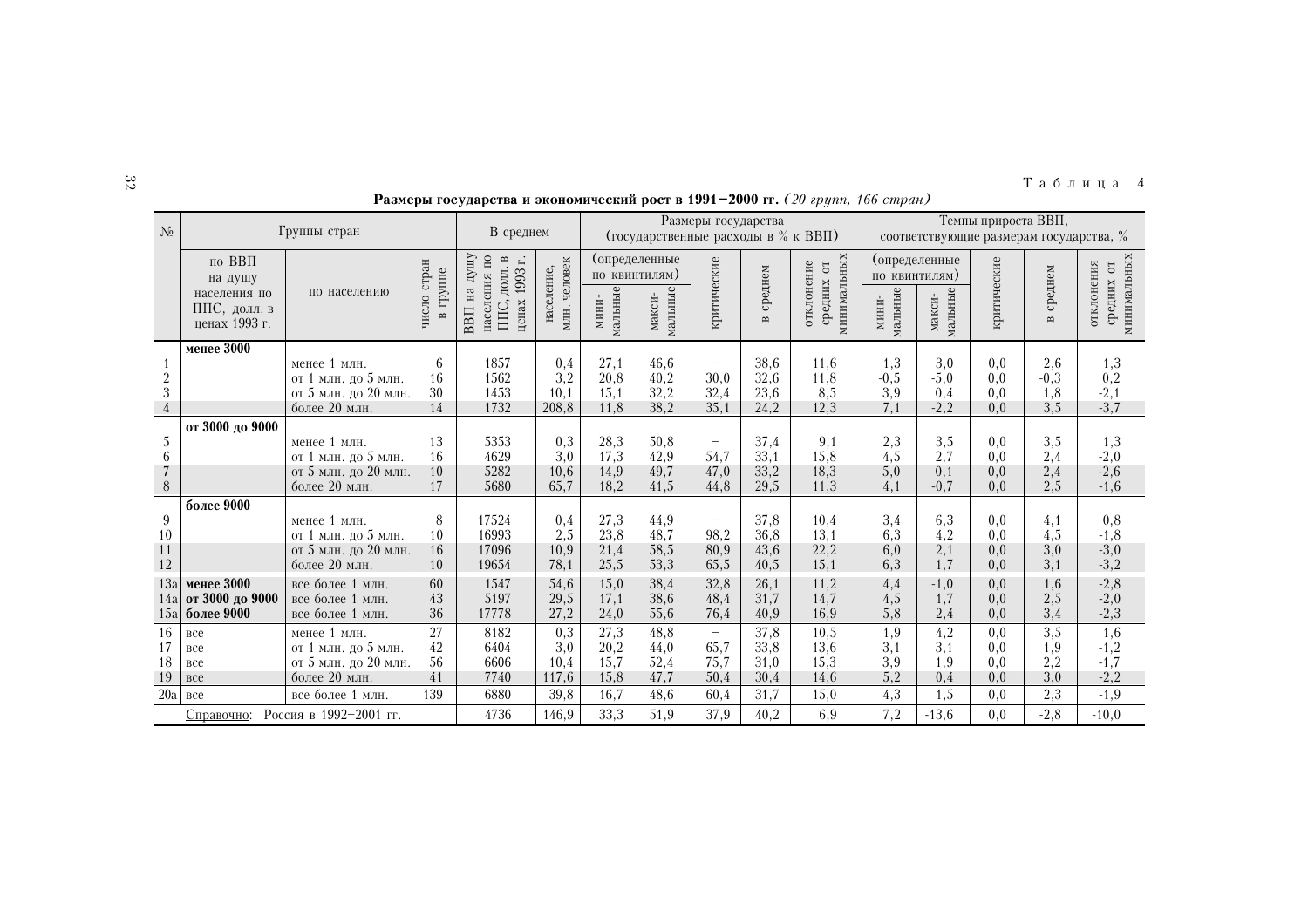в среднеразвитых странах (группа 14a) – 4,5 и 1,7%, в высокоразвитых странах (группа 15а) – 5,8 и 2,4% соответственно.

5. В группах стран, объединенных по критерию численности населения, с увеличением последнего происходит изменение знака зависимости на противоположный. В группе карликовых стран (16-я группа) в странах с минимальными размерами государства темпы роста выше, чем в странах с его максимальными размерами  $(4,2)$ и 1,9% в среднем в год). В группе малых стран (17-я группа) темпы роста в странах с минимальными и максимальными размерами государства одинаковы  $(3, 1 \times 3, 1\%)$ . В группе средних стран (18-я группа) в странах с минимальными размерами государства темпы роста вдвое выше, чем в средних странах с максимальными размерами государства (3,9 и 1,9%). Наконец, в группе больших стран (19-я группа) в странах с минимальными размерами государства темпы роста на порядок выше, чем в странах с максимальными размерами государства (5,2 и 0,4%).

6. Для тех групп стран, по которым наблюдаются устойчивые статистические связи, критическими выступают следующие размеры государства: для бедных стран около 35% ВВП, для среднеразвитых стран - приблизительно 46, для высокоразвитых стран - примерно 73% ВВП. В большинстве случаев, когда фактические размеры государства превышают его критические величины (размеры государства являются избыточными), темпы экономического роста становятся отрицательными.

7. В группах стран, по которым существуют статистически значимые связи, оптимальные размеры государства в 1991-2000 гг. составили: для слаборазвитых странприблизительно 15% ВВП, для среднеразвитых стран - примерно 17%, для высокоразвитых стран - около 24% ВВП. Эти результаты в целом соответствуют расчетам оптимальных размеров государства, проведенным Дж. Скалли<sup>14</sup>.

8. Значения оптимальных размеров государства во всех группах стран (за исключением карликовых) оказываются намного ниже не только его максимальных размеров, но и размеров государства в среднем по группам. Это свидетельствует о существенном завышении фактических размеров государства по сравнению с его оптимальными размерами. В результате фактические темпы экономического роста в среднем по совокупности из 139 стран оказались примерно вдвое ниже, чем темпы роста в странах с оптимальными размерами государства  $(2,3 \text{ u } 4,3\%)$  соответственно). В некоторых группах разрыв между темпами роста по группе в среднем и темпами роста в странах с оптимальными размерами государства оказывается еще бо́льшим. Так, во всех бедных странах (группа 13а) темпы роста составили в среднем 1,6% в год, а в тех из них, где поддерживались оптимальные размеры государства,  $-4.4\%$ ; в больших бедных странах (группа 4) – 7,1 и -2,2%. Очевидно, существенное завышение фактических размеров государства по сравнению с его оптимальными уровнями послужило одной из причин в целом низких темпов экономического роста в этих странах.

9. Наличие значительного разрыва между фактическими и оптимальными темпами экономического роста, вызванного различиями между фактическими и оптимальными размерами государства, показывает масштабы возможного ускорения темпов экономического роста во многих странах мира.

Характер связи между размерами государства и темпами экономического роста хорошо виден на примере данных 8-й группы группы стран со средним уровнем развития и большой численностью населения, группы, в которую входит и Россия. Зависимость темпов экономического роста от уровня размеров государства здесь является

<sup>&</sup>lt;sup>14</sup> Уровни налоговых изъятий в процентах к ВВП, обеспечивающие максимизацию темпов экономического роста в 1927–1988 гг., по расчетам Дж. Скалли, составили в Дании – 18,5, в Великобритании – 25,2, в Италии – 20,8, в Швеции – 16,6, в Финляндии - 18,9, в США - 21,8 (в 1929-1989 гг.), в Новой Зеландии - 19,7 ( $a$  1927-1994 rr.). Scully J.W. Taxation and Economic Growth in New Zealand. Revised IRD Working Paper, March, 1996, No 14, Inland Revenue Department, Wellington.

<sup>3. &</sup>quot;Вопросы экономики" №9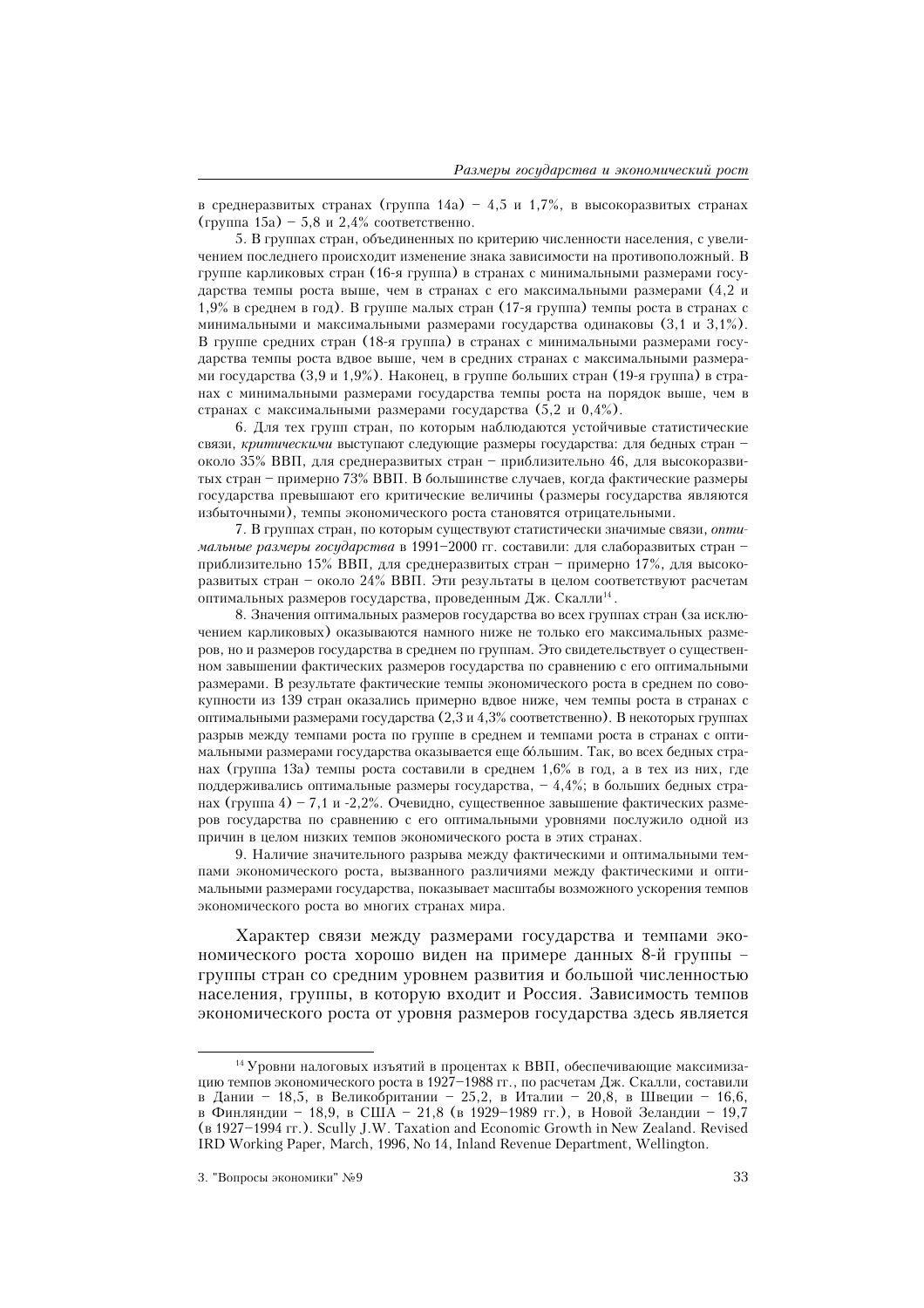лостаточно сильной (см. рис. 5). Изменение состава группы за счет удаления явного выброса в виде Польши еще более усиливает эту отрицательную зависимость. Подбор кривых тренда, описывающих облако рассеяния наблюдений (без Польши) наилучшим образом, приводит к полиному второго порядка, имеющему вид, напоминающий перевернутую латинскую букву  $U$  (см. рис. 6).



Puc.  $5$ 

Кривая зависимости темпов экономического роста от размеров государства в странах среднего уровня развития с большим населением в 1991-2000 гг. (16 стран)





Решение этого уравнения на максимизацию темпов роста дает величину удельного веса государственных расходов в ВВП, равную 20,9%. Это значение фискальной нагрузки, соответствующее максимальным темпам роста в указанной группе, можно назвать оптимальными размерами государства для стран среднего уровня развития с большой численностью населения. Параметры полученной кривой таковы, что при значениях удельного веса государственных расходов в ВВП ниже  $20.9\%$  его рост ассоциируется, как правило, с повышением темпов экономического роста (восходящая часть кривой). Такой уровень размеров государства, при котором его увеличение сопровождается повышением темпов экономического роста, можно назвать необходимым.

При увеличении размеров государства за пределы его оптимальной величины происходит последовательное снижение темпов экономического роста (нисходящая часть кривой). Такие размеры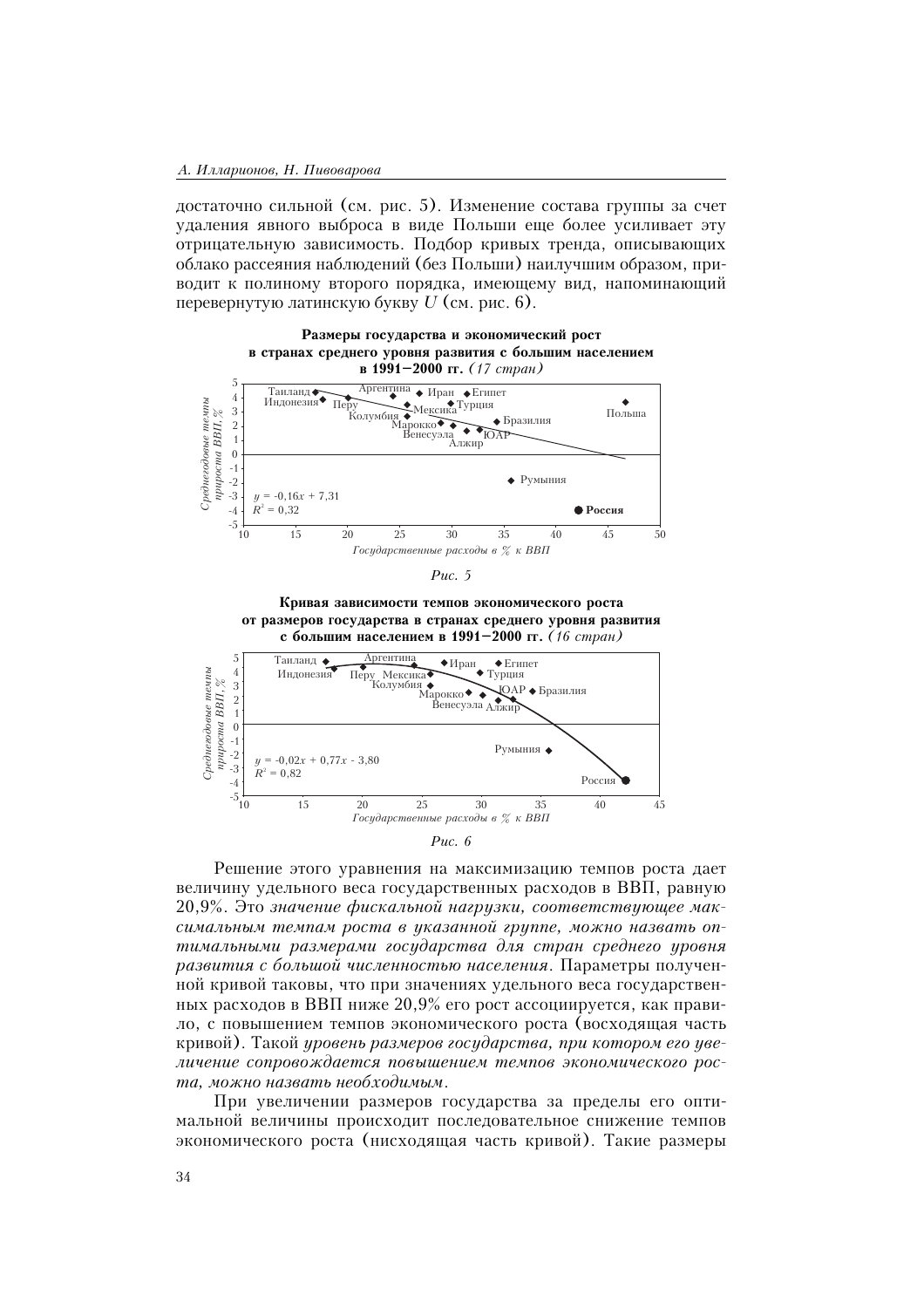государства (примерно в пределах 21-36% ВВП) для группы среднеразвитых стран с большой численностью населения можно назвать нерашиональными. При достижении удельным весом государственных расходов уровня, близкого к 36% ВВП, среднегодовые темпы экономического роста становятся нулевыми. Данную величину размеров государства можно назвать критической. Дальнейшее увеличение размеров государства уводит среднегодовые темпы экономического роста в область устойчиво отрицательных значений. Такие размеры государства можно назвать избыточными.

Нетрудно видеть, что на фоне других стран Россия отличается особенно значительными избыточными размерами фискальной нагрузки. При том, что критические значения размеров государства, определенные непосредственно по российским данным  $(37,9% \text{ BBII})$ , близки к критическим значениям размеров государства, рассчитанным по данным стран 8-й группы (соответственно  $36-38\%$  BBII), все фактические показатели размеров государства в России оказываются существенно завышенными. В 1992-2001 гг. средние значения фискальной нагрузки в ней были выше, чем в странах 8-й группы, на  $36\%$ (40,2 и 29,5% ВВП соответственно), максимальные - на 25% (51,9 и 41,5% ВВП), минимальные - на 83% (33,3 и 18,2% ВВП соответственно). Отрыв средних российских значений последнего десятилетия от оптимальных размеров государства в странах 8-й группы оказывается более чем двукратным (40,2 и 18,2% ВВП соответственно). Неудивительно поэтому, что и отклонение по темпам экономического роста оказалось также весьма внушительным - минус 2,8% в среднем в год для России, 2,5% в год в среднем для стран 8-й группы и 4,1% в среднем для больших стран среднего уровня развития с оптимальными размерами государства.

## Модель экономического роста

Для каждой из рассматриваемых групп стран были построены квадратичные регрессионные уравнения. Их параметры по сравнению с параметрами линейных регрессионных уравнений оказались статистически более значимыми. Часть кривых линий трендов этих квадратичных уравнений оказалась подобной обычной латинской букве  $U$ , часть - перевернутой букве U. На первый взгляд могло сложиться впечатление, что полученные линии трендов свидетельствуют об отсутствии единой закономерности. Однако это не так. Экстремумы кривых, напоминающих перевернутую букву  $U$  (максимальные значения), приходятся на полосу значений размеров государства в пределах от 6 до 29% ВВП. В отличие от них экстремумы кривых, напоминающих обычную букву  $U$  (минимальные значения), приходятся на полосу значений фискальных размеров государства в пределах от 38 до 65% ВВП. Иными словами, экстремумы кривых, подобных перевернутой букве  $U$ , соответствуют максимальным темпам экономического роста и оптимальным размерам государства, а экстремумы кривых, подобных обычной букве  $U$ , - минимальным темпам роста и критическим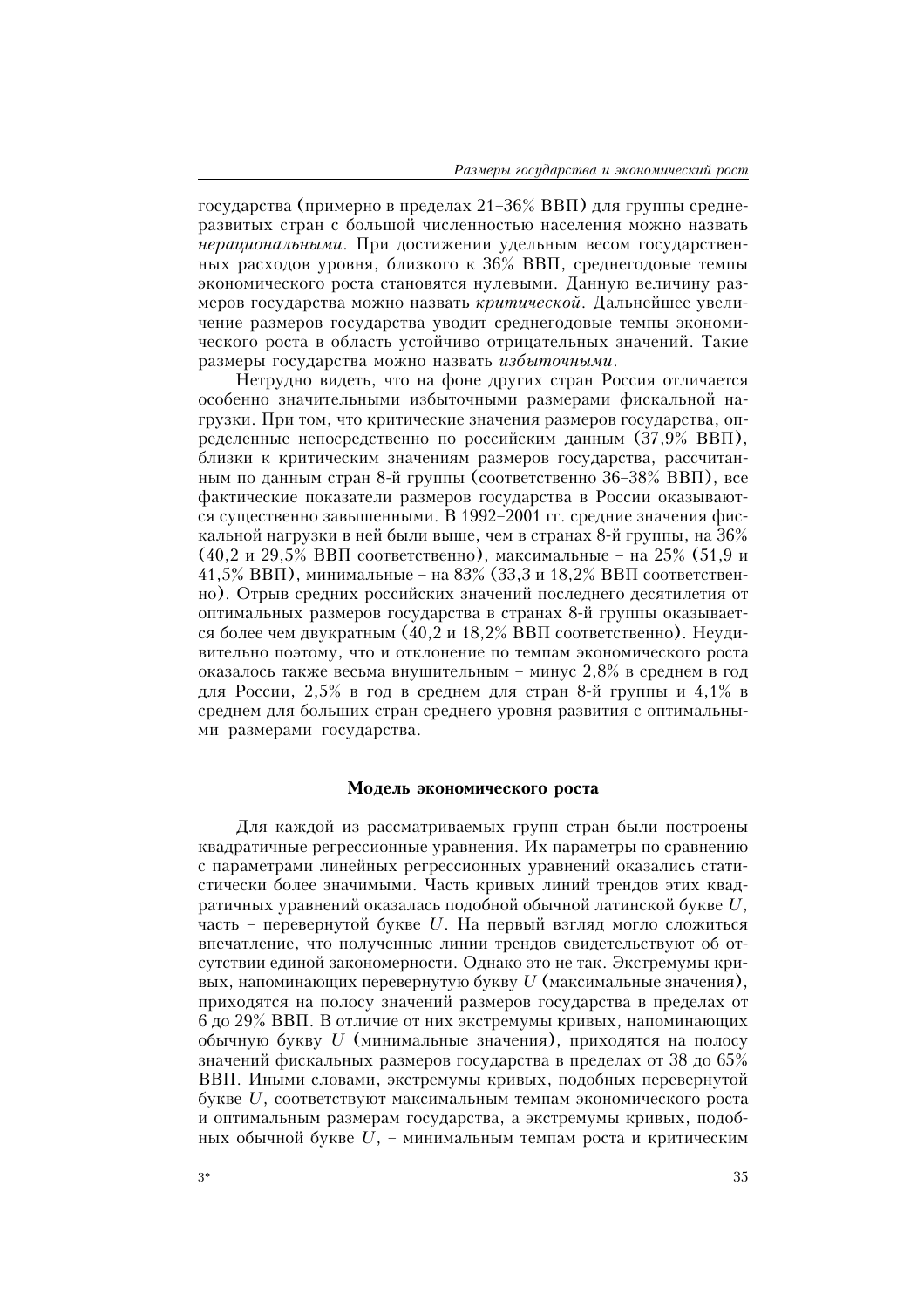размерам государства. Сами же кривые, построенные для отдельных групп стран, представляют собой частные компоненты более общей кривой, описывающей зависимость темпов экономического роста от размеров государства во всех странах рассматриваемой совокупности.

Эта кривая представлена в верхней части рис. 7. По оси Х отложены значения относительных размеров государства (удельный вес государственных расходов в ВВП), по оси  $Y$  – темпы прироста ВВП. Кривая зависимости темпов экономического роста от относительных размеров государства состоит из сплошной линии, воспроизведенной по наблюдаемым линиям трендов, и прерывистых отрезков, построенных авторами в качестве ее логических продолжений. Общий вид этой кривой напоминает повернутую вокруг вертикальной оси и уложенную горизонтально латинскую букву  $S$ .

Кривая зависимости темпов экономического роста





Анализ этой кривой полезно дополнить параллельным рассмотрением хорошо известной кривой Лаффера (нижняя часть рис. 7). Последняя известна в качестве кривой, описывающей зависимость абсолютного объема налоговых поступлений от относительного уровня налоговой нагрузки. В данном случае она может быть интерпретирована как кривая зависимости абсолютных размеров государства (абсолютных размеров государственных расходов) от его относительных размеров. Абсолютные размеры государства могут быть представлены в виде максимального объема финансовых ресурсов, получаемых государством всеми способами (как регулярным налогообложением, так и с помощью неналоговых доходов, займов, денеж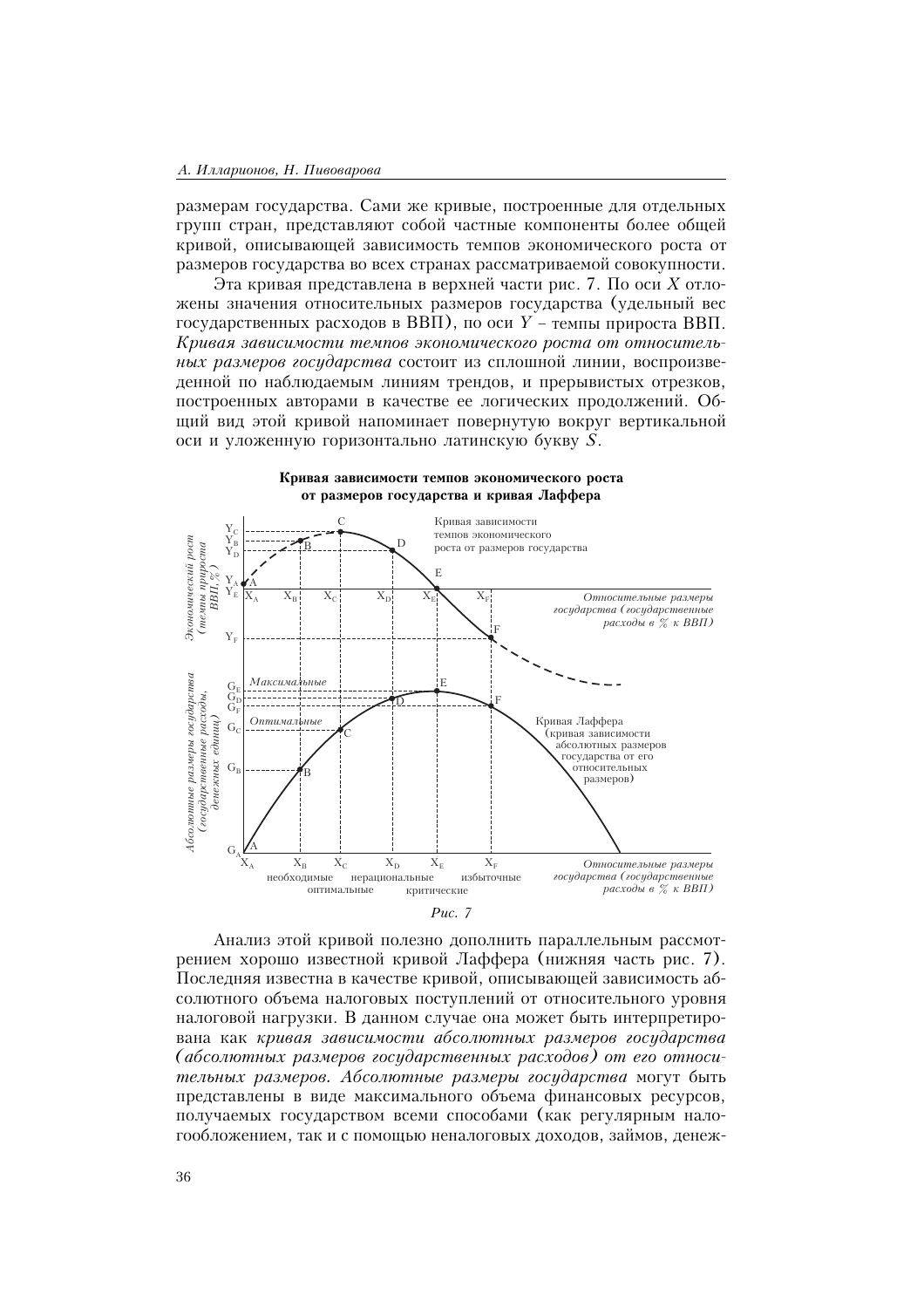ной эмиссии, конфискаций). Показателем относительных размеров государства выступает удельный вес государственных расходов в ВВП.

Можно предложить следующую интерпретацию данной кривой. Точка А представляет собой не фиксируемый статистикой случай, при котором как относительные, так и абсолютные размеры государства равны нулю (иными словами, государство отсутствует). Такая ситуация вполне реальна, поскольку по сравнению с экономической деятельностью государство представляет собой явление, исторически более молодое. В точке  $A$  долгосрочные темпы экономического роста являются положительными, хотя и, очевидно, весьма низкими (пример - эволюция человечества в догосударственную эпоху)<sup>15</sup>. Таким образом, относительные размеры государства равны нулю:  $X_A = 0$ , абсолютные размеры государства равны нулю:  $G_A = 0$ , темпы экономического роста положительны:  $Y_A > 0$ .

Появление государства и активизация его деятельности сопровождаются увеличением его размеров - как относительных, так и абсолютных. Предоставление государством негосударственному сектору ряда ключевых услуг поначалу оказывает положительное воздействие на темпы экономического роста. В результате происходит сдвиг последних вдоль кривой вправо вверх (из точки А в точку В). Размеры государства в точке В можно назвать необходимы-*Mu*:  $X_B > 0$ ,  $G_B > 0$ ,  $Y_B > 0$ .

Дальнейшее увеличение относительных размеров государства сопровождается более высокими абсолютными темпами экономического роста, однако скорость их увеличения постепенно замедляется. Предельная отдача от каждого дополнительного процента прироста удельного веса государственных расходов в ВВП снижается, пока не оказывается равной нулю в точке С. В ней темпы экономического роста становятся максимальными, а размеры государства (как относительные, так и абсолютные) - оптимальными с точки зрения макси*мизации темпов экономического роста: Yc = max.* При этом размеры государства (и абсолютные, и относительные) еще далеки от своих потенциальных максимумов: $X_{\scriptscriptstyle{C}}>X_{\scriptscriptstyle{B}},\; G_{\scriptscriptstyle{C}}>G_{\scriptscriptstyle{B}}.$ 

Пытаясь еще больше увеличить ресурсы, находящиеся в распоряжении государства (абсолютные размеры), оно продолжает расширять свой удельный вес в ВВП:  $X_D > X_C$ ,  $G_D > G_C$ . Однако его дальнейшее увеличение сопровождается абсолютным снижением темпов роста (их сдвигом вдоль кривой вправо вниз). Предельная отдача от дополнительного прироста фискальной нагрузки становится отрицательной. Тем не менее абсолютные темпы роста экономики продолжают оставаться положительными:  $Y_D < Y_C$ , но  $Y_D > 0$ . Точка D характеризует, таким образом, нерациональные размеры государства.

Снижение темпов роста не останавливает государство в его усилиях по наращиванию своих масштабов:  $X_E > X_D$ . Увеличение относи-

<sup>15</sup> Статистическое отражение такой экономической деятельности, очевидно, невозможно по определению, поскольку статистическая служба является частью государства. Следовательно, одно только наличие национальной статистической отчетности означает, что размеры государства являются ненулевыми.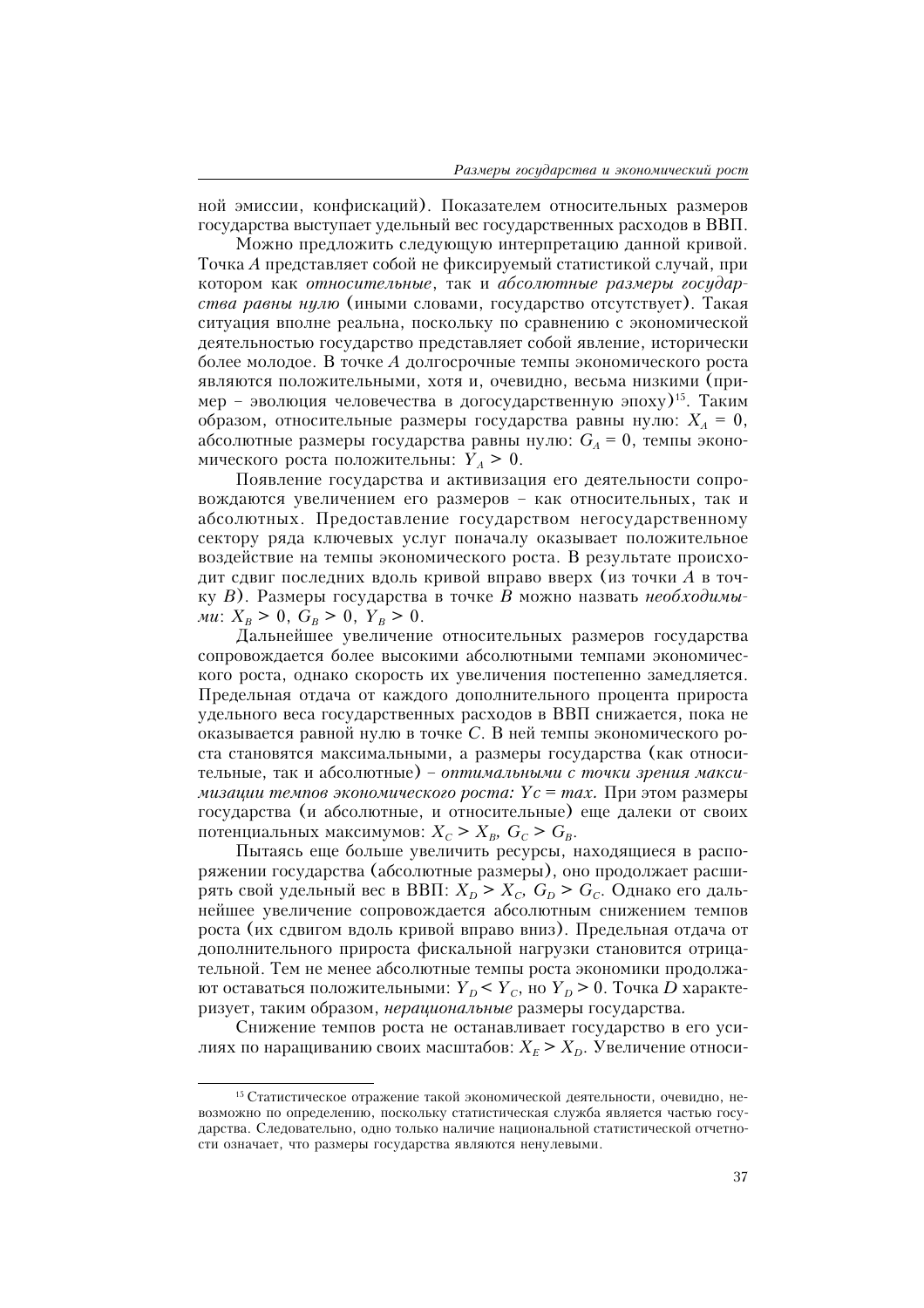тельных и абсолютных размеров государства приводит к тому, что темпы экономического роста снижаются в точке E до нуля:  $Y_F = 0$ . Следовательно, размеры государства становятся критическими. Абсолютные размеры государства достигают своего максимума:  $G<sub>F</sub> = max$ .

Продолжение роста относительных размеров государства (несмотря на переход темпов роста экономики в область отрицательных значений) свидетельствует о сдвиге темпов роста вдоль кривой вправо вниз – от точки E к точке F:  $Y_F$  < 0. Наступает момент, когда увеличение ресурсов, изымаемых государством из негосударственного сектора, оказывается недостаточным для того, чтобы компенсировать их абсолютное сокращение, вызываемое падением производства в негосударственном секторе. Абсолютные размеры государства начинают сокращаться:  $G_F < G_F$ , хотя его относительные размеры еще могут продолжать расти:  $X_F > X_F$ . Таким образом, размеры государства в точке *F являются избыточными.* 

Истории известны случаи, когда несмотря на экономическую катастрофу, вызванную безудержной экспансией государства, оно все же продолжало наращивать долю своих изъятий из экономики, с чудовищной быстротой поглощая лихорадочно таявшие ресурсы страны. В определенный момент кризис в экономике превращается в ее свободное падение. Продолжающееся увеличение относительных размеров государства усугубляет распад хозяйственной и общественной жизни. Размеры государства становятся катастрофическими.

Экономические катастрофы, как правило, способствуют пересмотру государством проводимой им политики. Наступает момент, когда оно начинает реформы по сокращению своего участия в экономике. Тогда уменьшение его относительных размеров сопровождается движением темпов роста вдоль кривой влево вверх. Вначале происходит уменьшение темпов спада, а затем - и возврат темпов роста в область положительных значений.

В зависимости от многих причин (включая и степень амбициозности проводимой политики) сдвиг темпов экономического роста вдоль кривой влево вверх может прекратиться в любой точке на отрезке  $CF$ . В случае проведения последовательной политики размеры государства могут быть сокращены до оптимальных, и тогда темпы экономического роста сдвинутся к точке С, достигая при этом своих максимальных значений. По такому пути пошли, в частности, Китай, Ирландия, Казахстан, некоторые другие страны.

При проведении непоследовательной политики - если относительные размеры государства сокращаются незначительно - темпы экономического роста могут передвинуться на отрезок ЕF. Тогда экономический спад будет по-прежнему продолжаться, хотя и меньшими темпами, чем раньше. Нечто подобное происходило в России в 1992–1998 гг. (см. рис. 8). В случае более существенного сокращения относительных размеров государства темпы экономического роста могут переместиться на отрезок DE, как это произошло в России, например, в 1999 г., или отрезок СD, как было в 2000 г. Однако возможны и рецидивы регрессивного движения, когда относительные размеры государства после короткого периода сокращения вновь увеличи-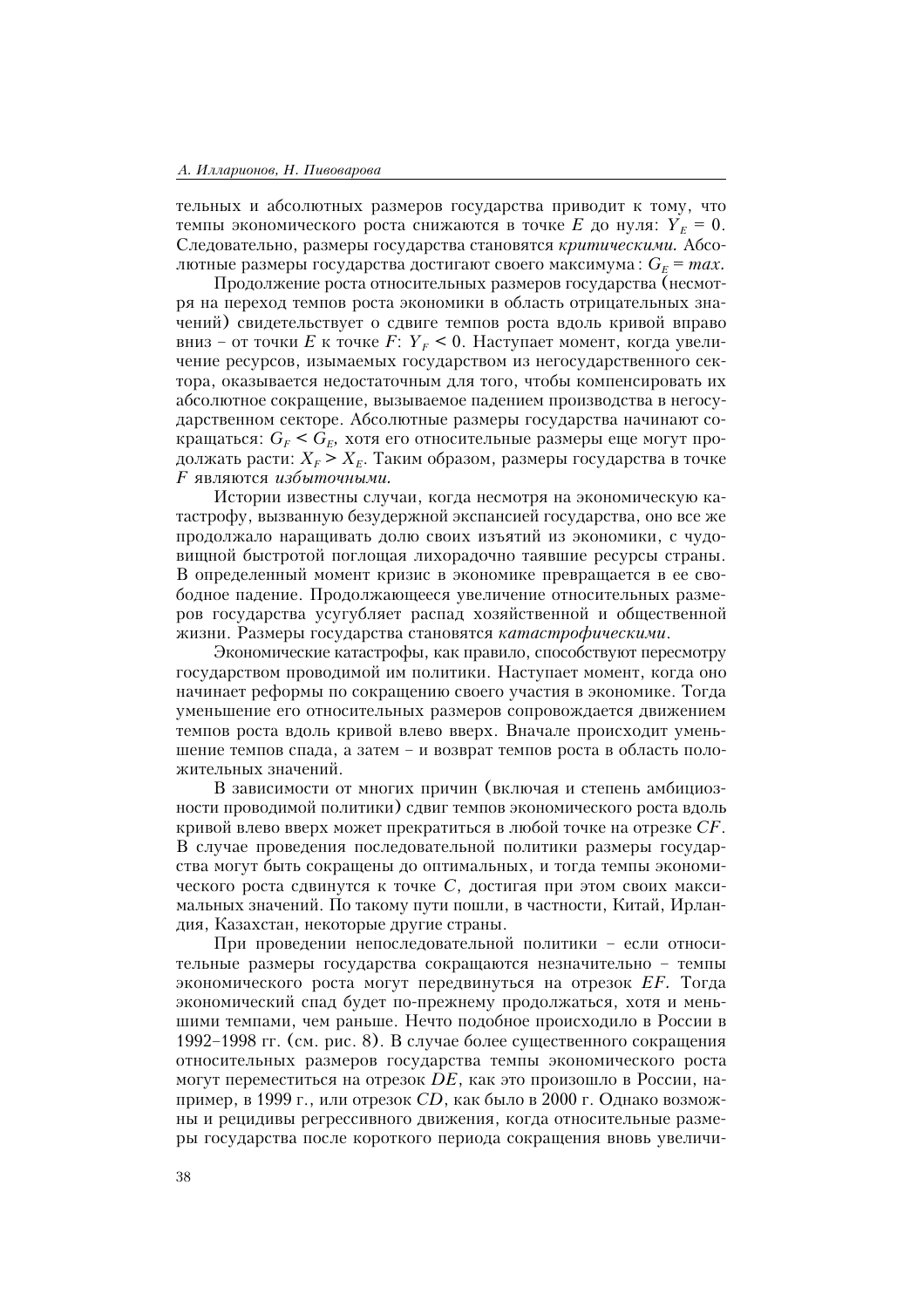

ваются. Тогда темпы экономического роста сдвигаются из отрезка  $CD$ в отрезок DE, как это произошло в России в 2001-2002 гг.

Из сопоставления двух кривых на рис. 7 отчетливо видно, что задачи максимизации темпов экономического роста (темпов увеличения частного и национального богатства, темпов повышения уровня экономического развития страны и уровня жизни ее населения) не идентичны задачам увеличения ресурсов, находящихся в распоряжении государства (его относительных и абсолютных размеров). Иными словами, интересы национальной экономики и интересы государства далеко не всегда совпадают. Они в целом не противоречат друг другу на отрезке АС, когда повышение темпов роста экономики обеспечивается в том числе и за счет повышения активности государства и увеличения его размеров (необходимых), и на отрезке ЕF, когда такие же последствия для экономического роста обеспечиваются за счет сокращения размеров государства (избыточных).

Наибольшую трудность для проведения ответственной экономической политики представляет нахождение страны в пределах отрезка СЕ. Национальные власти сталкиваются с противоположными, фактически взаимоисключающими вызовами. С одной стороны, максимизация ресурсов в распоряжении государства, то есть сдвиг от  $G_c$  к  $G_E$ , требует повышения относительных размеров государства с  $X_c$ до  $X_F$ . Однако за это приходится расплачиваться снижением темпов экономического роста с  $Y_c$  до  $Y_F$  или даже до  $Y_F$ . С другой стороны, максимизация темпов экономического роста требует сокращения относительных размеров государства с  $X_F$  до  $X_C$ . А это приводит к неизбежному сокращению абсолютного объема ресурсов, находящихся в распоряжении государства, с  $G_E$  до  $G_C$  и соответственно к сокращению реализуемых им программ. Проведение такой политики является непростым делом вообще, а в условиях представительной демократии - в особенности.

Решения данной дилеммы в рамках краткосрочной перспективы нет. Одновременная максимизация двух различных функций с несовпадающими экстремумами невозможна. Возможное решение лежит лишь в рамках модели с увеличенными временными горизонтами. Тогда максимизация темпов роста экономики позволяет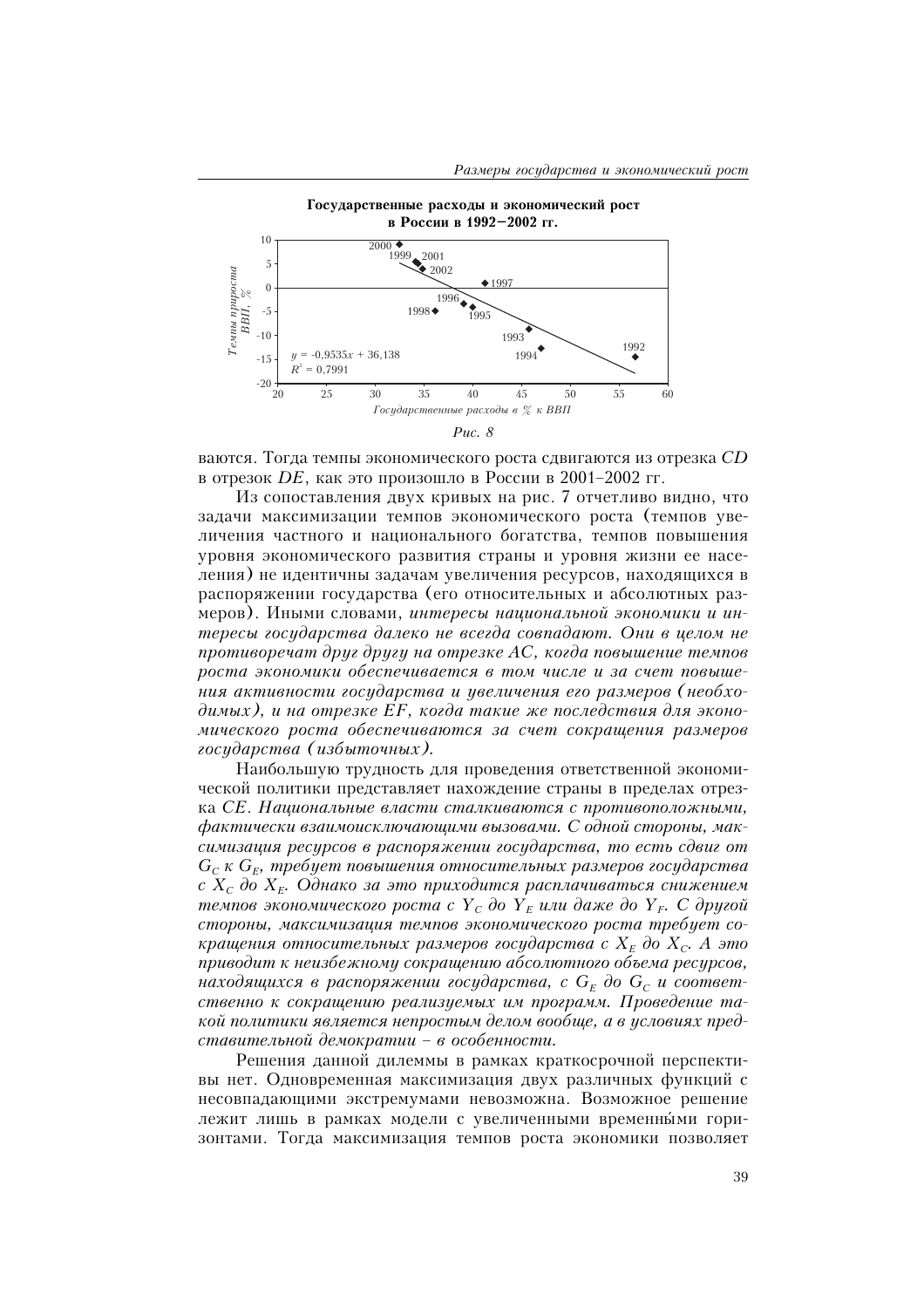повысить совокупный объем производимых ею ресурсов в средне-и долгосрочной перспективе. Объем этих ресурсов может быть увеличен настолько, что относительно меньший удельный вес государственных изъятий из экономики тем не менее обеспечивает их более высокие абсолютные размеры.

Классическим примером такого рода явился стратегический маневр, осуществленный в Китае в 1979-1996 гг. Снижение удельного веса государственных расходов с 36 до 13% ВВП сопровождалось повышением среднегодовых темпов экономического роста до 9,6%. В результате за 17 лет произошло не только пятикратное увеличение реальных размеров ВВП, но и удвоение абсолютного объема госу-

Таблица 5

| Показатели                             | 2002 г. | Прогнозные значения макро-<br>экономических показателей<br>в 2015 г. при: |               |               |  |  |  |
|----------------------------------------|---------|---------------------------------------------------------------------------|---------------|---------------|--|--|--|
|                                        | (ожид.) | увеличении                                                                | сохранении    | снижении      |  |  |  |
|                                        |         | размеров                                                                  | размеров      | размеров      |  |  |  |
|                                        |         | государства                                                               | государства   | государства   |  |  |  |
| Исходные условия:                      |         |                                                                           |               |               |  |  |  |
| Государственные расходы в % к ВВП      | 34,9    | 40,0                                                                      | 34,9          | 25,0          |  |  |  |
| Негосударственные расходы в % к ВВП    | 65,1    | 60,0                                                                      | 65,1          | 75,0          |  |  |  |
| Среднегодовые темпы прироста ВВП, %    | 4,0     | 0,2                                                                       | 2,9           | 8,9           |  |  |  |
| Абсолютные значения в 2015 г.,         |         |                                                                           |               |               |  |  |  |
| трлн. руб. в ценах 2002 г.:            |         |                                                                           |               |               |  |  |  |
| $BB\Pi$                                | 10,9    | 11,2                                                                      | 15,7          | 33,0          |  |  |  |
| Государственные расходы                | 3,8     | 4,5                                                                       | 5,5           | 8,3           |  |  |  |
| Негосударственные расходы              | 7,1     | 6,7                                                                       | 10,3          | 24,8          |  |  |  |
| На душу населения,                     |         |                                                                           |               |               |  |  |  |
| тыс. руб. в ценах 2002 г.:             |         |                                                                           |               |               |  |  |  |
| $BB\Pi$                                | 76,0    | 86,9                                                                      | 116,5         | 237,9         |  |  |  |
| Государственные расходы                | 26,5    | 34,8                                                                      | 40,6          | 59,5          |  |  |  |
| Негосударственные расходы              | 49,5    | 52,2                                                                      | 75,8          | 178,4         |  |  |  |
| Индексы роста (2002 г.=100%):          |         |                                                                           |               |               |  |  |  |
| <b>BBII</b>                            | 100,0   | 103,1                                                                     | 144,5         | 303,1         |  |  |  |
| Государственные расходы                | 100,0   | 118,2                                                                     | 144,5         | 217,2         |  |  |  |
| Негосударственные расходы              | 100,0   | 95,0                                                                      | 144,5         | 349,1         |  |  |  |
| Индексы роста на душу населения        |         |                                                                           |               |               |  |  |  |
| $(2002 \t2. = 100\%)$                  |         |                                                                           |               |               |  |  |  |
| $BB\Pi$                                | 100,0   | 114,4                                                                     | 153,3         | 313,2         |  |  |  |
| Государственные расходы                | 100,0   | 131,2                                                                     | 153,3         | 224,4         |  |  |  |
| Негосударственные расходы              | 100,0   | 105,4                                                                     | 153,3         | 360,8         |  |  |  |
| Кумулятивные значения в 2003-2015 гг., |         |                                                                           |               |               |  |  |  |
| трлн руб. в ценах 2002 г.:             |         |                                                                           |               |               |  |  |  |
| $BB\Pi$                                |         | 151,9<br>57,2                                                             | 173,7<br>60,6 | 251,6<br>69,8 |  |  |  |
| Государственные расходы                |         |                                                                           |               |               |  |  |  |
| Негосударственные расходы              |         | 94,7                                                                      | 113,1         | 181,8         |  |  |  |

Сценарии развития российской экономики до 2015 г. в зависимости от изменеия размеров государства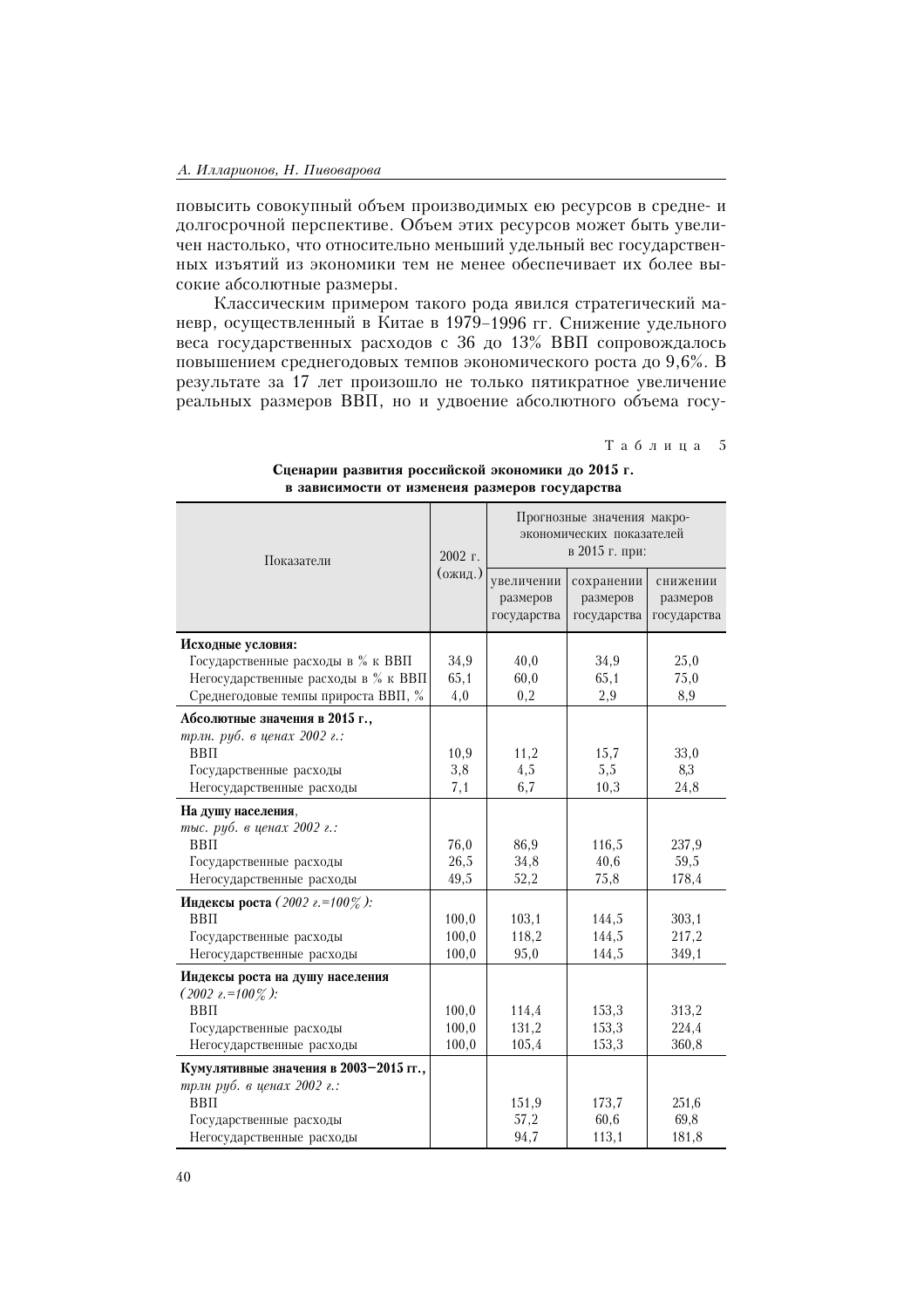дарственных расходов. В последующие годы государственные расходы в Китае были увеличены до 20% ВВП, что, судя по всему, пока не слишком негативно сказалось на темпах роста его экономики.

Возможный вариант применения подобного подхода в российских условиях предложен в таблице 5. Прогнозные значения показателей российской экономики в 2015 г. рассчитаны исходя из параметров уравнения зависимости темпов экономического роста в России от размеров государства в 1992-2001 гг. (см. рис. 8).

При последовательном повышении удельного веса государственных расходов в ВВП с нынешних 34,9 до 40% к 2015 г. среднегодовые темпы прироста российской экономики ожидаются на уровне, незначительно превышающем ноль. Хотя абсолютные размеры государственных расходов в этом случае вырастут на 18%, реальный ВВП останется практически на нынешнем уровне, а частные расходы сократятся на 5%. При сохранении размеров государства до 2015 г. на сегодняшнем уровне среднегодовые темпы прироста экономики в предстоящие 13 лет могут составить около 3%. В течение данного периода как ВВП, так и государственные и частные расходы увеличатся в равной степени - приблизительно на 45%. В том случае, если будет осуществлен маневр, подобный проведенному в Китае, с сокращением удельного веса государственных расходов в ВВП, скажем, до 25% к 2015 г., то среднегодовые темпы российской экономики могут повыситься до 8-9%. Тогда за 13 лет величина реального ВВП может увеличиться втрое, частных расходов в 3,5 раза, государственных - в 2,2 раза.

Существует закономерность нелинейного вида, связывающая размеры государства с темпами экономического роста. В небольших странах (с численностью населения менее 1 млн. человек) увеличение размеров государства ассоциируется, как правило, с повышением темпов экономического роста, хотя эта связь не всегда является статистически значимой.

В странах с населением более 1 млн. человек увеличение размеров государства приводит, как правило, к замедлению экономического роста. В малых слаборазвитых странах отрицательная связь между размерами государства и темпами экономического роста является наиболее неустойчивой, а в малых высокоразвитых странах наиболее слабой. При повышении уровня экономического развития ее устойчивость возрастает, но сила ослабевает. При увеличении численности населения и устойчивость, и сила связи возрастают. Наиболее устойчивая отрицательная зависимость экономического роста от размеров государства характерна для больших высокоразвитых стран, а наиболее сильная - для больших стран с низким уровнем экономического развития.

Нелинейный характер этой связи позволяет рассчитать критические и оптимальные размеры государства для групп стран и от-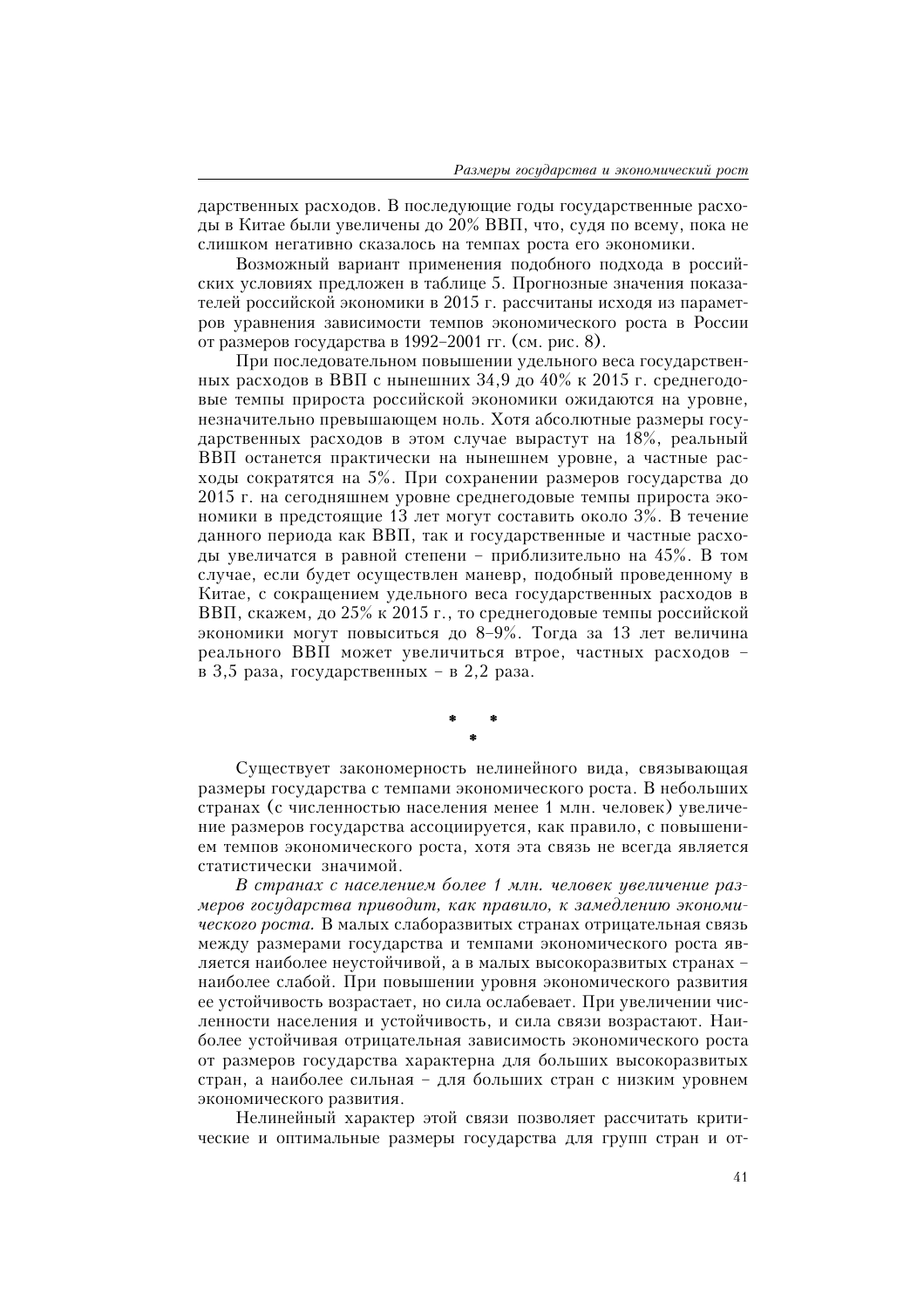#### А. Илларионов, Н. Пивоварова

дельных стран. Для России критическим значением величины государственных расходов, при превышении которого устойчивый экономический рост прекращается и начинается спад, выступает уровень в 36-38% ВВП. Оптимальными размерами государства, при которых обеспечивается максимизация темпов экономического роста, для России является полоса значений в пределах 18-21% ВВП.

Содержание рекомендаций относительно изменения фактических размеров государства в большой степени зависит от определения положения той или иной страны относительно их критических и оптимальных уровней. Нынешний фактический уровень фискальной нагрузки в России существенно завышен с точки зрения как ее сравнений с другими странами сопоставимого уровня развития и сопоставимой численности населения, так и с точки зрения максимизации в ней темпов экономического роста. И международные сопоставления, и недавний отечественный опыт подтверждают возможность устойчивого роста российского ВВП в среднесрочной перспективе на 8-9% ежегодно. Необходимым (хотя и недостаточным) условием этого является сокращение нынешних размеров государства не менее чем на 10-15 процентных пунктов ВВП. Такое сокращение может быть проведено в течение ближайших 10-15 лет. В случае реализации данного сценария утроение российского ВВП к 2015 г. вполне реально.

Приложение

|                 | (t-cmamucmuка в скобках)                                                                                       |                    |                       |       |                  |  |  |  |  |  |  |
|-----------------|----------------------------------------------------------------------------------------------------------------|--------------------|-----------------------|-------|------------------|--|--|--|--|--|--|
| $\mathcal{N}_2$ | Независимые переменные                                                                                         | $\overline{a}$     | $\boldsymbol{b}$      | $R^2$ | Количество стран |  |  |  |  |  |  |
|                 | Географическое положение                                                                                       |                    |                       |       |                  |  |  |  |  |  |  |
| $\mathbf{1}$    | Площадь территории, км <sup>2</sup>                                                                            | 39,92<br>(9,312)   | $-2,17$<br>$(-2,614)$ | 0,040 | 166              |  |  |  |  |  |  |
| $\overline{2}$  | Длина сухопутных границ, км                                                                                    | 30,94<br>(27, 747) | 0,00<br>$(-2,831)$    | 0,047 | 166              |  |  |  |  |  |  |
| 3               | Компактность территории<br>(отношение длины сухопутных<br>границ к квадратному корню<br>из площади территории) | 32,03<br>(17, 441) | $-1,71$<br>$(-1, 91)$ | 0,022 | 166              |  |  |  |  |  |  |
| 4               | Наличие выхода к Мировому<br>океану (да, нет)                                                                  | 27,41<br>(14, 464) | 1,95<br>(0, 911)      | 0,005 | 166              |  |  |  |  |  |  |
| 5               | Длина береговой линии, км                                                                                      | 27,71<br>(6,221)   | 0,54<br>(0,381)       | 0,001 | 130              |  |  |  |  |  |  |
| 6               | Удаленность от Мирового<br>океана <sup>1</sup>                                                                 | 27,97<br>(28, 123) | 0.16<br>(2,052)       | 0,025 | 166              |  |  |  |  |  |  |
| $\overline{7}$  | Удаленность от экватора,<br>градус широты                                                                      | 22,70<br>(23, 237) | 0,01<br>(9,37)        | 0,349 | 166              |  |  |  |  |  |  |
| 8               | Наличие стран-соседей<br>$(\partial a, nem)$                                                                   | 30,67<br>(14, 771) | $-2,10$<br>$(-0,918)$ | 0,005 | 166              |  |  |  |  |  |  |
| 9               | Число стран-соседей, единиц                                                                                    | 30,22<br>(20, 888) | $-0,38$<br>$(-1, 11)$ | 0,007 | 166              |  |  |  |  |  |  |

## Параметры регрессионных уравнений зависимости государственных доходов от различных факторов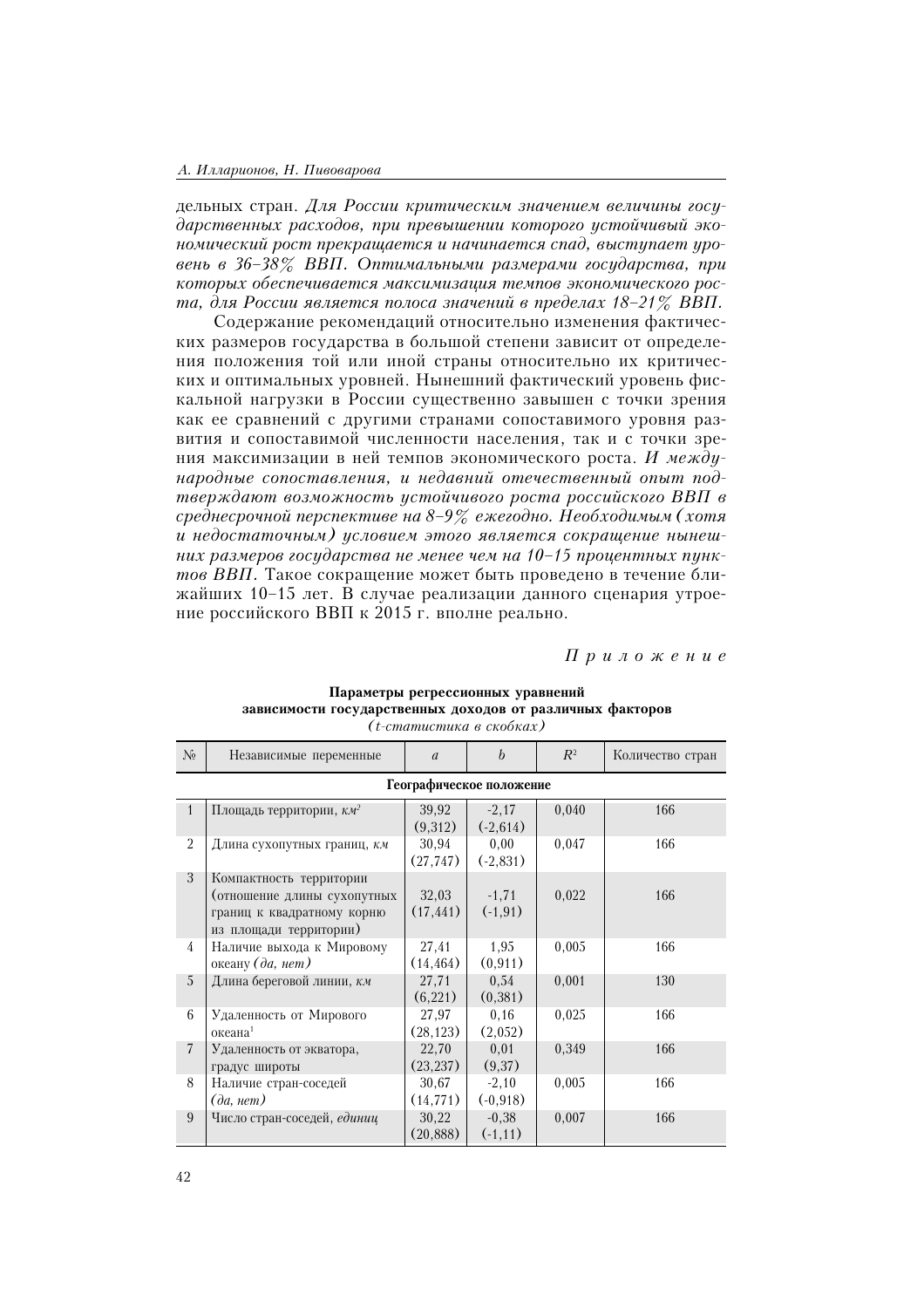|  | Размеры государства и экономический рост |  |
|--|------------------------------------------|--|
|  |                                          |  |
|  |                                          |  |

## $\Pi$ родолжение

| $\mathcal{N}_2$ | Независимые переменные                                      | $\boldsymbol{a}$   | $\boldsymbol{b}$         | $R^2$ | Количество стран |  |  |  |  |  |
|-----------------|-------------------------------------------------------------|--------------------|--------------------------|-------|------------------|--|--|--|--|--|
| Климат          |                                                             |                    |                          |       |                  |  |  |  |  |  |
| 10              | Среднегодовая температура, <sup>°</sup> С                   | 40,60              | $-0,60$                  | 0,181 | 166              |  |  |  |  |  |
|                 |                                                             | (19,348)           | $(-6, 012)$              |       |                  |  |  |  |  |  |
| 11              | Максимальная температура при                                | 38,11              | $-0,46$                  | 0,238 | 166              |  |  |  |  |  |
|                 | максимальной влажности, <sup>o</sup> С                      | (25,508)           | $(-7, 166)$              |       |                  |  |  |  |  |  |
| 12              | Индекс типичного климата <sup>2</sup>                       | 42,99              | $-0,55$                  | 0,154 | 166              |  |  |  |  |  |
|                 |                                                             | (15, 941)          | $(-5, 463)$              |       |                  |  |  |  |  |  |
| 13              | Индекс экстремального<br>климата <sup>3</sup>               | 41,45<br>(21, 185) | $-0,46$<br>$(-6, 967)$   | 0,228 | 166              |  |  |  |  |  |
| 14              | Интегральный индекс                                         | 43,05              | $-0,53$                  | 0,208 | 166              |  |  |  |  |  |
|                 | климата <sup>4</sup>                                        | (18, 788)          | $(-6, 557)$              |       |                  |  |  |  |  |  |
|                 |                                                             |                    | Природные ресурсы        |       |                  |  |  |  |  |  |
|                 |                                                             |                    |                          |       |                  |  |  |  |  |  |
| 15              | Удельный вес площади обра-<br>батываемой земли во всей пло- | 31,00              | $-0,05$                  | 0,011 | 166              |  |  |  |  |  |
|                 | щади территории страны, %                                   | (17, 649)          | $(-1, 355)$              |       |                  |  |  |  |  |  |
| 16              | Экспорт нефти в % к ВВП                                     | 28,32              | 0,13                     | 0,012 | 165              |  |  |  |  |  |
|                 |                                                             | (29, 835)          | (1, 411)                 |       |                  |  |  |  |  |  |
| 17              | Импорт нефти в % к ВВП                                      | 28,82              | 0,00                     | 0,000 | 165              |  |  |  |  |  |
|                 |                                                             | (32, 446)          | (0, 163)                 |       |                  |  |  |  |  |  |
| 18              | Сальдо баланса экспорта-                                    | 28,83              | 0,00                     | 0,000 | 165              |  |  |  |  |  |
|                 | импорта нефти в % к ВВП                                     | (32,563)           | $(-0,04)$                |       |                  |  |  |  |  |  |
| 19              | Наличие положительного                                      |                    |                          |       |                  |  |  |  |  |  |
|                 | сальдо баланса экспорта-                                    | 28,65              | 1,39                     | 0,003 | 166              |  |  |  |  |  |
|                 | импорта нефти (да, нет)                                     | (28, 798)          | (0,641)                  |       |                  |  |  |  |  |  |
|                 |                                                             |                    | Демография               |       |                  |  |  |  |  |  |
| 20              | Численность населения,                                      | 42,47              | $-3,57$                  | 0,069 | 166              |  |  |  |  |  |
|                 | млн. человек                                                | (10, 676)          | $(-3, 482)$              |       |                  |  |  |  |  |  |
| 21              | Плотность населения,                                        | 29,14              | $-0,27$                  | 0,000 | 166              |  |  |  |  |  |
|                 | человек/км <sup>2</sup>                                     | (21, 551)          | $(-0, 197)$              |       |                  |  |  |  |  |  |
| 22              | Удельный вес населения<br>в возрасте от 0 до 14 лет         | 51,27              | $-0,67$                  | 0,353 | 166              |  |  |  |  |  |
|                 | во всем населении, %                                        | (20, 81)           | $(-9, 467)$              |       |                  |  |  |  |  |  |
| 23              | Удельный вес населения                                      |                    |                          |       |                  |  |  |  |  |  |
|                 | в возрасте свыше 65 лет                                     | 17,90              | 1,66                     | 0,419 | 166              |  |  |  |  |  |
|                 | во всем населении, %                                        | (14,681)           | (10, 876)                |       |                  |  |  |  |  |  |
| 24              | Возрастная нагрузка, $\frac{\%}{6}$                         | 50,38              | $-31,28$                 | 0,260 | 166              |  |  |  |  |  |
|                 |                                                             | (17, 233)          | $(-7, 595)$              |       |                  |  |  |  |  |  |
|                 |                                                             |                    | Диверсификация населения |       |                  |  |  |  |  |  |
| $25\,$          | Этнолингвистическая дивер-                                  | 32,49              | $-13,50$                 | 0,129 | 141              |  |  |  |  |  |
|                 | сификация населения, % <sup>6</sup>                         | (24, 513)          | $(-4, 53)$               |       |                  |  |  |  |  |  |
| 26              | Удельный вес крупнейшей                                     | 18,62              | 0,15                     | 0,099 | 166              |  |  |  |  |  |
|                 | этнической группы во всем<br>населении, %                   | (7,249)            | (4,251)                  |       |                  |  |  |  |  |  |
| 27              | Удельный вес крупнейшей                                     | 18,12              | 0,15                     | 0,115 | 166              |  |  |  |  |  |
|                 | языковой группы во всем<br>населении, %                     | (7,292)            | (4,621)                  |       |                  |  |  |  |  |  |
| 28              | Удельный вес крупнейшей                                     | 28,53              | 0,01                     | 0,000 | 166              |  |  |  |  |  |
|                 | религиозной группы во всем<br>населении, $%$                | (10,325)           | (0, 156)                 |       |                  |  |  |  |  |  |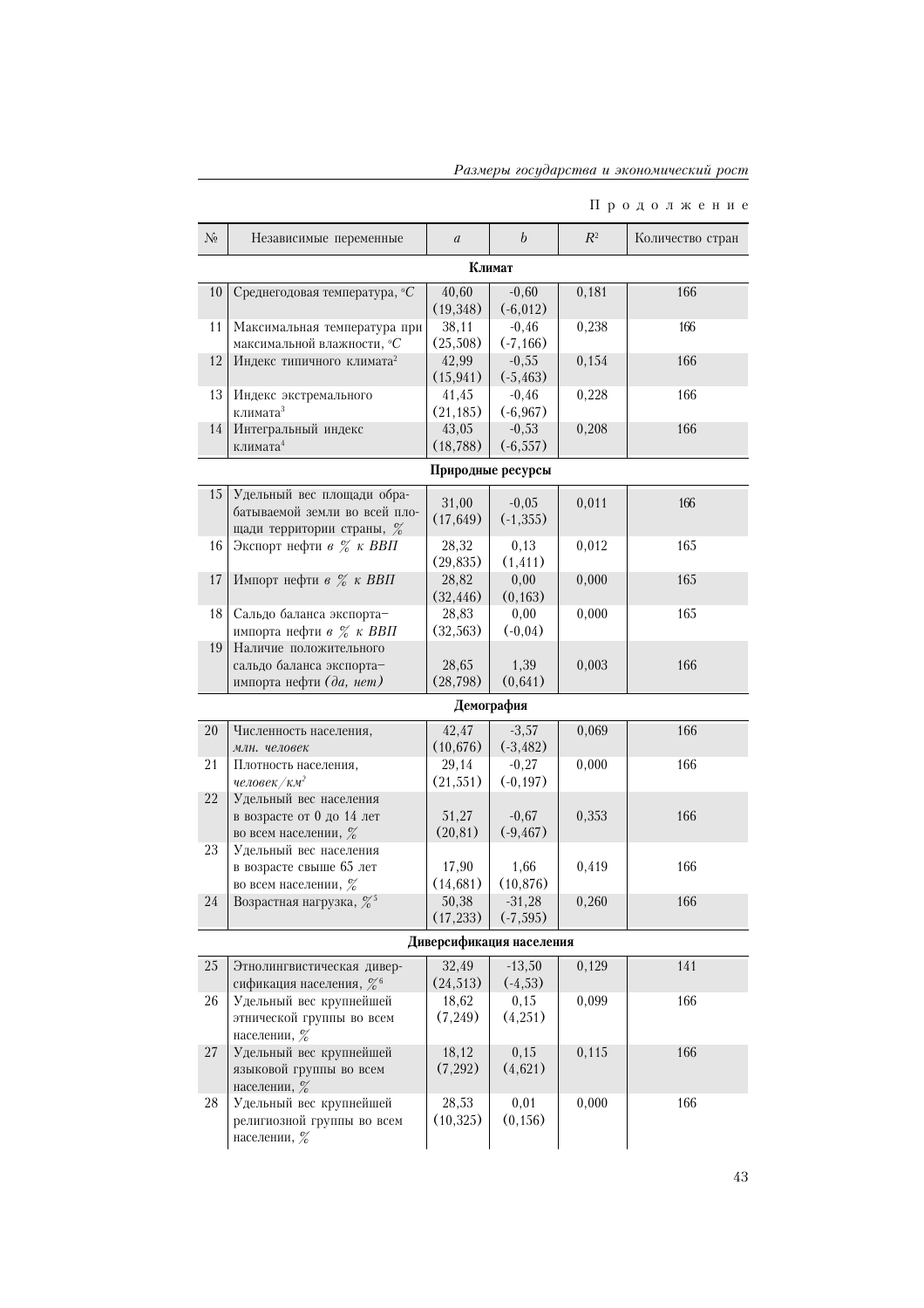|                 |                                                                                                                                       |                         |                                      |       | Окончание        |  |  |  |  |
|-----------------|---------------------------------------------------------------------------------------------------------------------------------------|-------------------------|--------------------------------------|-------|------------------|--|--|--|--|
| $\mathcal{N}_2$ | Независимые переменные                                                                                                                | $\boldsymbol{a}$        | $\boldsymbol{b}$                     | $R^2$ | Количество стран |  |  |  |  |
| 29              | Индекс разнообразия, $\frac{\%}{6}$                                                                                                   | 34,24<br>(21, 332)      | $-0,17$<br>$(-3,884)$                | 0,084 | 166              |  |  |  |  |
| 30              | Удельный вес голосов, собира-<br>емых наибольшей партией,<br>$\%$ от всех голосовавших                                                | 33,60<br>(15, 287)      | $-0,08$<br>$(-2,307)$                | 0,031 | 166              |  |  |  |  |
|                 |                                                                                                                                       |                         | Административная система государства |       |                  |  |  |  |  |
| 31              | Централизация государства <sup>8</sup>                                                                                                |                         |                                      |       |                  |  |  |  |  |
|                 | (централизованное государст-<br>$_{\rm BO} - 0$ , децентрализованное -1)                                                              | 24,51<br>(21, 633)      | 9,09<br>(5,606)                      | 0,161 | 166              |  |  |  |  |
| 32              | Степень централизации (удель-<br>ный вес расходов центрального<br>правительства во всех расходах<br>расширенного правительства), $\%$ | 51,97<br>(12, 764)      | $-0,26$<br>$(-5, 77)$                | 0,169 | 166              |  |  |  |  |
| 33              | Число административных еди-<br>ниц следующего за централь-<br>ным правительством уровня                                               | 28,85<br>(20, 575)      | 0,01<br>(0,089)                      | 0,000 | 166              |  |  |  |  |
| 34              | Численность населения, прожи-<br>вающего на территории одной<br>административной единицы,<br>млн. человек                             | 40,12<br>(13, 44)       | $-4,25$<br>(.3,904)                  | 0,085 | 166              |  |  |  |  |
|                 | Экономика                                                                                                                             |                         |                                      |       |                  |  |  |  |  |
| $35\,$          | ВВП по паритетам покупатель-<br>ной способности валют,<br>млрд. долл. в ценах 1993 г.                                                 | 27,46<br>(17, 182)      | 1,05<br>(1, 113)                     | 0,007 | 166              |  |  |  |  |
| 36              | ВВП по паритетам покупатель-<br>ной способности на душу на-<br>селения, долл. в ценах 1993 г.                                         | $-28,18$<br>$(-5, 294)$ | 15,77<br>(10, 817)                   | 0,416 | 166              |  |  |  |  |
| 37              | Удельный вес сферы услуг<br>в ВВП, $%$                                                                                                | 7,20<br>(2,18)          | 0,41<br>(6,773)                      | 0,221 | 164              |  |  |  |  |
| 38              | Удельный вес занятых в сфере<br>услуг во всей численности<br>занятых, %                                                               | 14,16<br>(7, 721)       | 0,32<br>(8,751)                      | 0,321 | 164              |  |  |  |  |
| 39              | Урбанизация (удельный вес<br>городского населения во всем<br>населении), $\%$                                                         | 14,65<br>(7, 962)       | 0,27<br>(8, 477)                     | 0,305 | 166              |  |  |  |  |
| 40              | Уровень относительных цен<br>(внутренние цены в $\%$ к<br>ценам в США)                                                                | 18,03<br>(13, 377)      | 0,21<br>(9,507)                      | 0,357 | 165              |  |  |  |  |
| $41\,$          | Индекс условий торговли, %                                                                                                            | 28,82<br>(32,049)       | 0,01<br>(0,068)                      | 0,000 | 165              |  |  |  |  |
| 42              | Инфляционный налог<br>$\theta$ % $\kappa$ BB $\Pi^{10}$                                                                               | 28,88<br>(21,608)       | 0,02<br>(0,059)                      | 0,000 | 166              |  |  |  |  |
|                 |                                                                                                                                       |                         | Внешняя торговля                     |       |                  |  |  |  |  |
| 43              | Экспорт в $\%$ к ВВП                                                                                                                  | 23,69<br>(14, 956)      | 0,13<br>(3,838)                      | 0,083 | 165              |  |  |  |  |
| $44\,$          | Импорт в % к ВВП                                                                                                                      | 25,02<br>(13,661)       | 0,08<br>(2,361)                      | 0,033 | 165              |  |  |  |  |
| 45              | Объем внешнеторгового<br>оборота в % к ВВП                                                                                            | 24,08<br>(13,905)       | 0,06<br>(3, 159)                     | 0,058 | 165              |  |  |  |  |
| 46              | Сальдо внешнеторгового<br>оборота в % к ВВП                                                                                           | 30,72<br>(30, 802)      | 0,31<br>(3,623)                      | 0,075 | 165              |  |  |  |  |